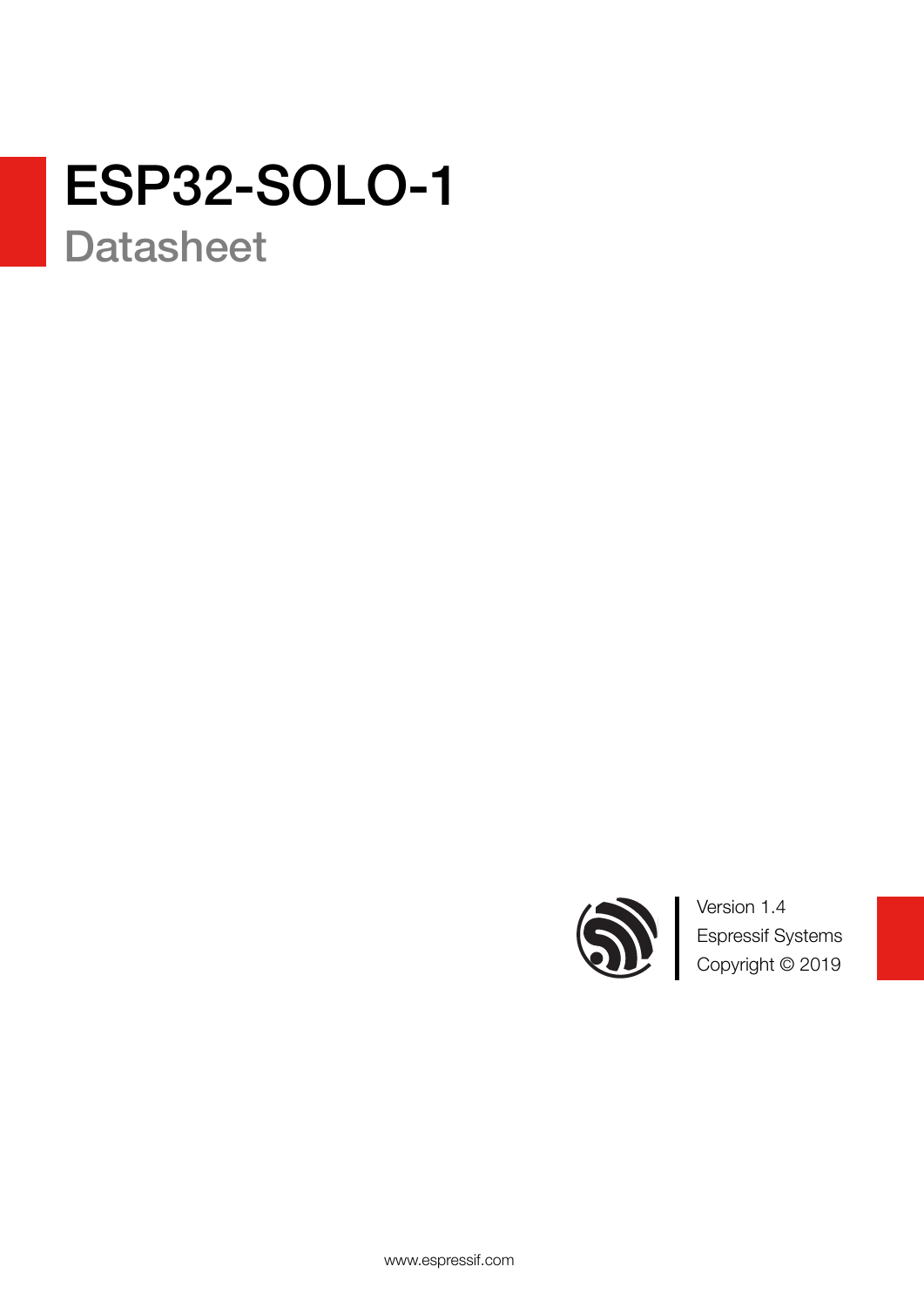### About This Document

This document provides the specifications for the ESP32-SOLO-1 module.

#### Revision History

For revision history of this document, please refer to the [last page](#page-23-0).

#### Documentation Change Notification

Espressif provides email notifications to keep customers updated on changes to technical documentation. Please subscribe at [www.espressif.com/en/subscribe.](http://espressif.com/en/subscribe)

#### **Certification**

Download certificates for Espressif products from [www.espressif.com/en/certificates](http://espressif.com/en/certificates).

#### Disclaimer and Copyright Notice

Information in this document, including URL references, is subject to change without notice. THIS DOCUMENT IS PROVIDED AS IS WITH NO WARRANTIES WHATSOEVER, INCLUDING ANY WARRANTY OF MERCHANTABIL-ITY, NON-INFRINGEMENT, FITNESS FOR ANY PARTICULAR PURPOSE, OR ANY WARRANTY OTHERWISE ARISING OUT OF ANY PROPOSAL, SPECIFICATION OR SAMPLE.

All liability, including liability for infringement of any proprietary rights, relating to use of information in this document is disclaimed. No licenses express or implied, by estoppel or otherwise, to any intellectual property rights are granted herein. The Wi-Fi Alliance Member logo is a trademark of the Wi-Fi Alliance. The Bluetooth logo is a registered trademark of Bluetooth SIG.

All trade names, trademarks and registered trademarks mentioned in this document are property of their respective owners, and are hereby acknowledged.

Copyright © 2019 Espressif Inc. All rights reserved.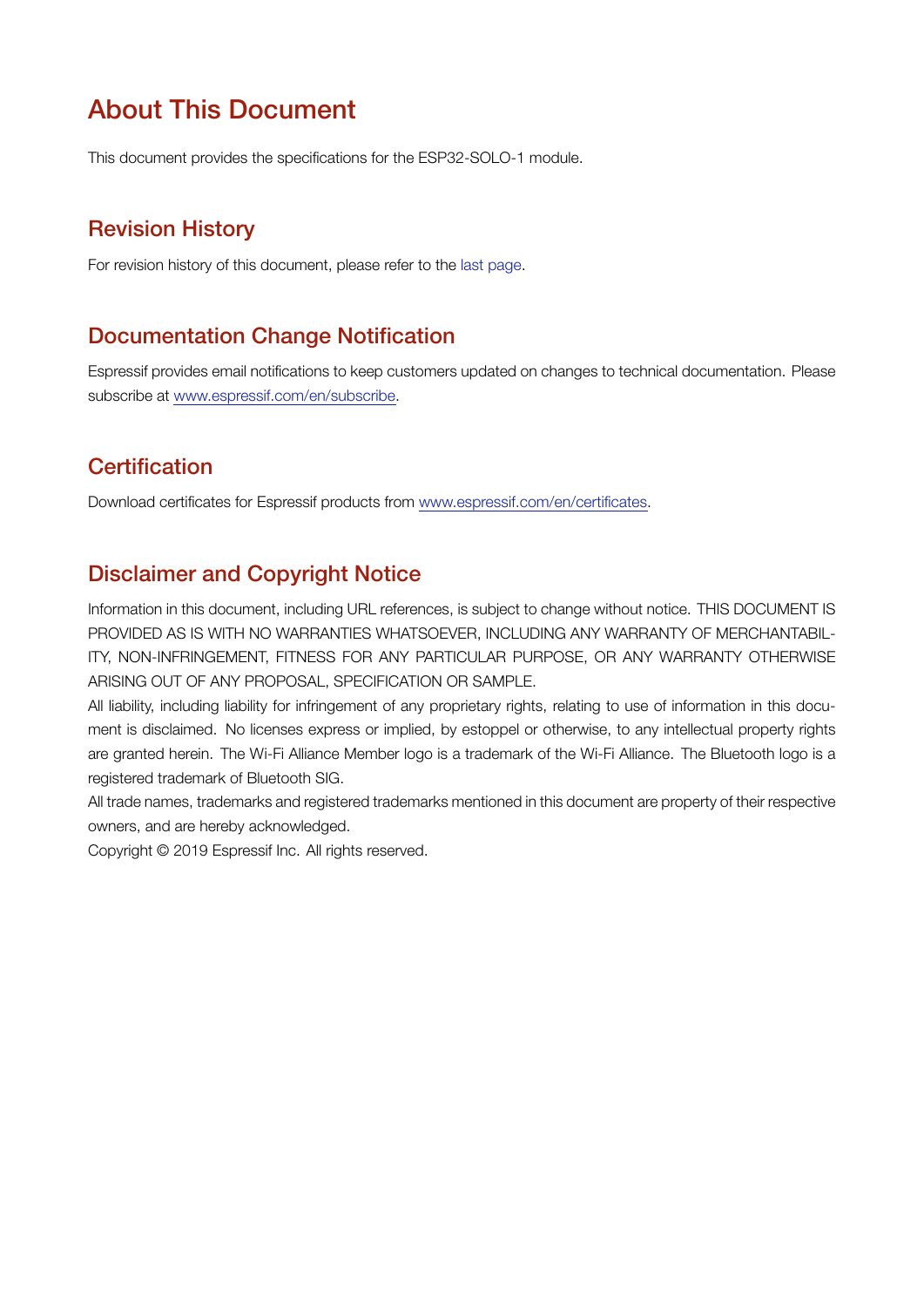## **Contents**

| 1                                           | <b>Overview</b>                                                                                                                                                                                                                                                | 1                                                           |
|---------------------------------------------|----------------------------------------------------------------------------------------------------------------------------------------------------------------------------------------------------------------------------------------------------------------|-------------------------------------------------------------|
| $\mathbf{2}$<br>2.1<br>2.2<br>2.3           | <b>Pin Definitions</b><br>Pin Layout<br><b>Pin Description</b><br><b>Strapping Pins</b>                                                                                                                                                                        | 3<br>3<br>3<br>5                                            |
| 3<br>3.1<br>3.2<br>3.3<br>3.4               | <b>Functional Description</b><br>CPU and Internal Memory<br><b>External Flash and SRAM</b><br><b>Crystal Oscillators</b><br>RTC and Low-Power Management                                                                                                       | 6<br>6<br>6<br>6<br>$\overline{7}$                          |
| 4                                           | <b>Peripherals and Sensors</b>                                                                                                                                                                                                                                 | 8                                                           |
| 5<br>5.1<br>5.2<br>5.3<br>5.4<br>5.5<br>5.6 | <b>Electrical Characteristics</b><br><b>Absolute Maximum Ratings</b><br><b>Recommended Operating Conditions</b><br>DC Characteristics (3.3 V, 25 °C)<br><b>Wi-Fi Radio</b><br><b>BLE Radio</b><br>5.5.1 Receiver<br>5.5.2 Transmitter<br><b>Reflow Profile</b> | 9<br>9<br>$\overline{9}$<br>9<br>10<br>11<br>11<br>11<br>12 |
| 6                                           | <b>Schematics</b>                                                                                                                                                                                                                                              | 13                                                          |
| $\mathbf{7}$                                | <b>Peripheral Schematics</b>                                                                                                                                                                                                                                   | 14                                                          |
|                                             | <b>8 Physical Dimensions</b>                                                                                                                                                                                                                                   | 16                                                          |
| 9                                           | <b>Recommended PCB Land Pattern</b>                                                                                                                                                                                                                            | 17                                                          |
|                                             | <b>10Learning Resources</b><br>10.1 Must-Read Documents<br>10.2 Must-Have Resources                                                                                                                                                                            | 18<br>18<br>18                                              |
|                                             | <b>Revision History</b>                                                                                                                                                                                                                                        | 19                                                          |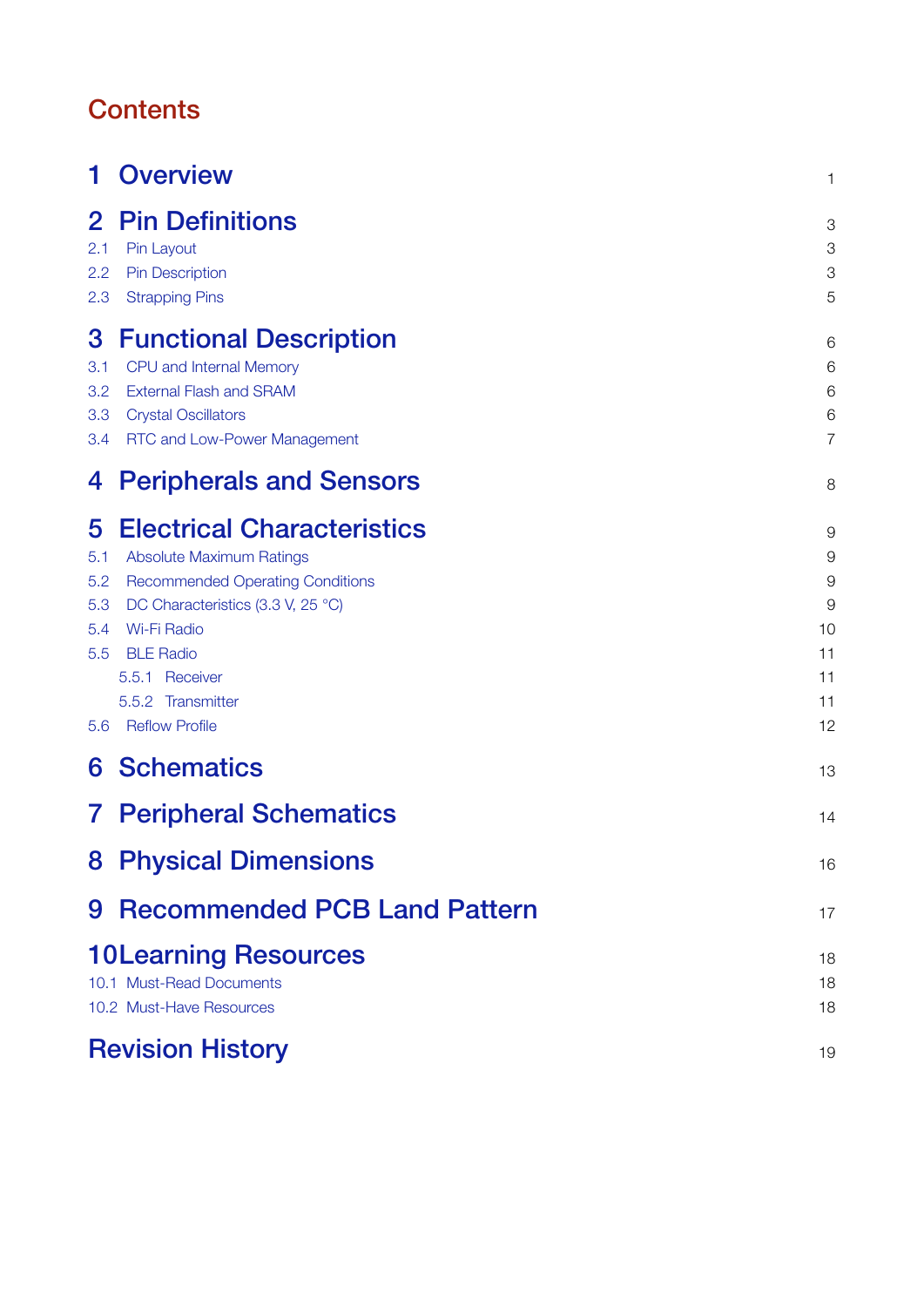## List of Tables

|               | ESP32-SOLO-1 Specifications             |    |
|---------------|-----------------------------------------|----|
| $\mathcal{P}$ | <b>Pin Definitions</b>                  | 3  |
| 3             | <b>Strapping Pins</b>                   | 5  |
| 4             | Absolute Maximum Ratings                | 9  |
| -5            | <b>Recommended Operating Conditions</b> | 9  |
| 6             | DC Characteristics (3.3 V, 25 °C)       | 9  |
|               | <b>Wi-Fi Radio Characteristics</b>      | 10 |
| 8             | Receiver Characteristics - BLE          | 11 |
| 9             | Transmitter Characteristics - BLE       | 11 |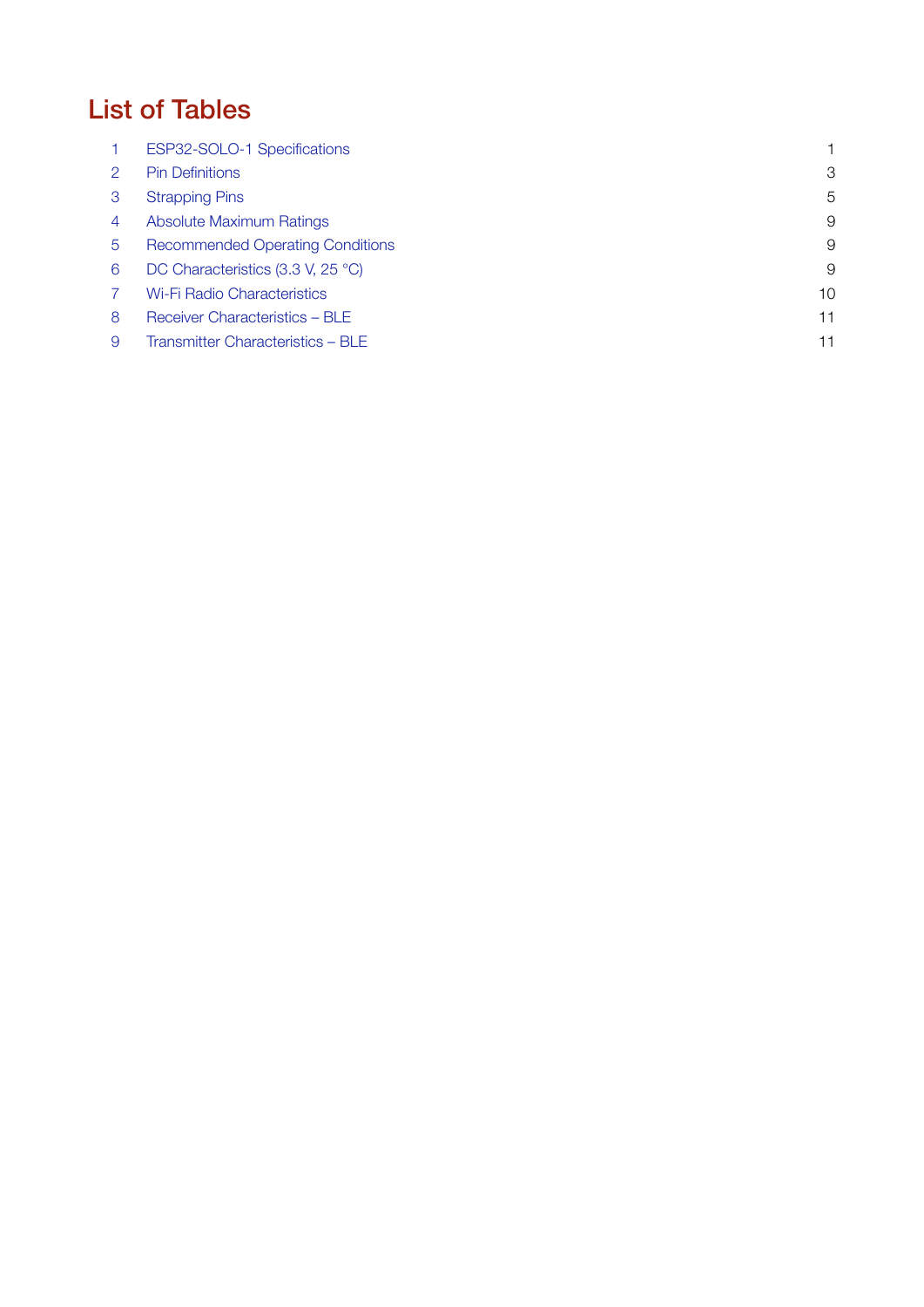# List of Figures

|   | ESP32-SOLO-1 Pin Layout (Top View)           | 3  |
|---|----------------------------------------------|----|
| 2 | <b>Reflow Profile</b>                        | 12 |
| З | ESP32-SOLO-1 Schematics                      | 13 |
| 4 | ESP32-SOLO-1 Peripheral Schematics           | 14 |
| 5 | Discharge Circuit for VDD33 Rail             | 14 |
| 6 | <b>Reset Circuit</b>                         | 15 |
|   | Physical Dimensions of ESP32-SOLO-1          | 16 |
| 8 | Recommended PCB Land Pattern of ESP32-SOLO-1 | 17 |
|   |                                              |    |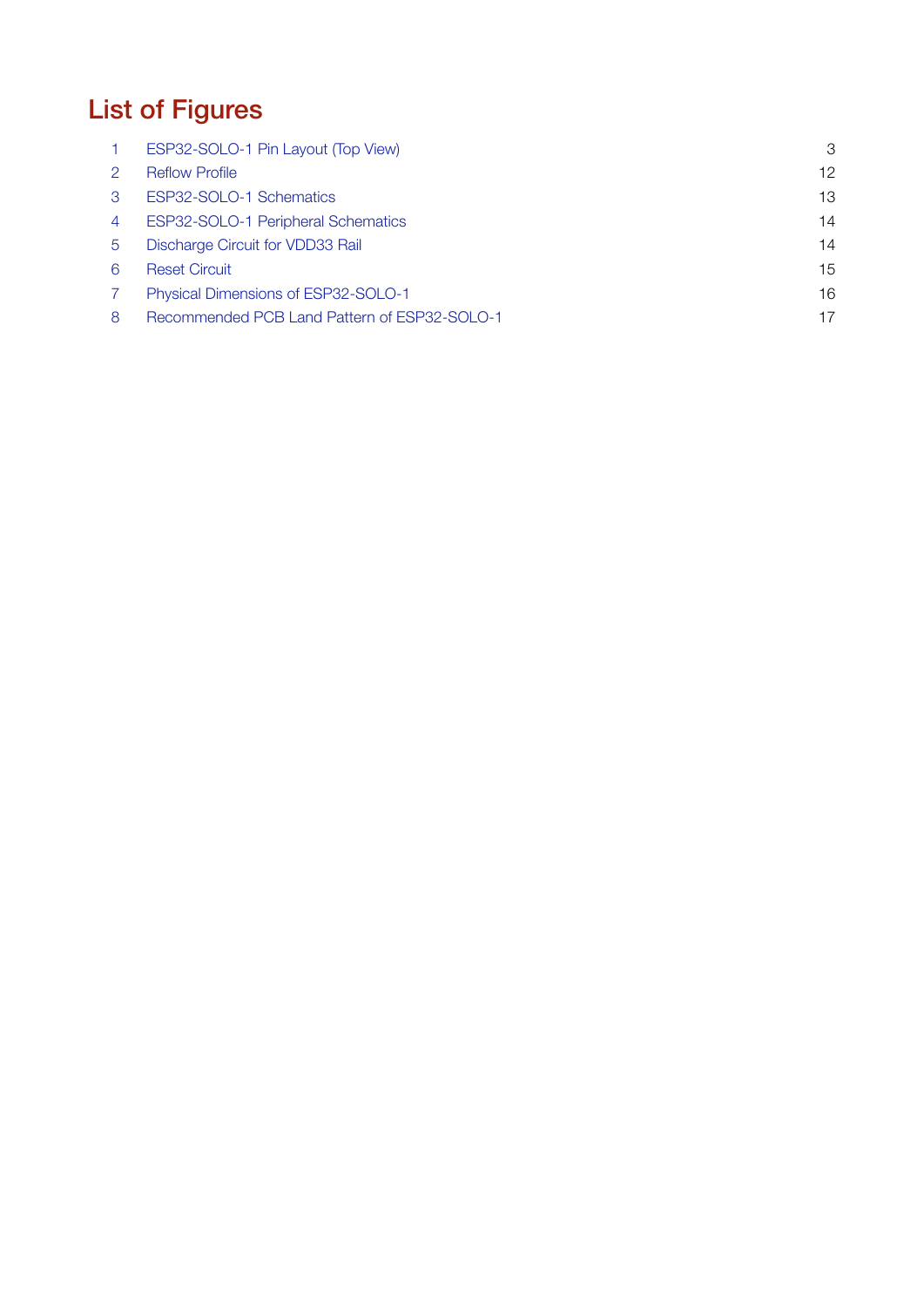### <span id="page-5-0"></span>1. Overview

ESP32-SOLO-1 is a powerful, generic Wi-Fi+BT+BLE MCU module that targets a wide variety of applications, ranging from low-power sensor networks to the most demanding tasks, such as voice encoding, music streaming and MP3 decoding.

At the core of this module is the ESP32-S0WD chip. ESP32-S0WD is a member of the ESP32 family of chips, which features a single core and contains all the peripherals of its dual-core counterparts. Available in a 5×5 mm QFN, ESP32-S0WD offers great value for money, with its sustained performance when powering complex IoT applications.

Note:

\* For details on the part numbers of the ESP32 family of chips, please refer to the document *[ESP32 Datasheet](http://espressif.com/sites/default/files/documentation/esp32_datasheet_en.pdf)*.

The integration of Bluetooth, Bluetooth LE and Wi-Fi ensures that a wide range of applications can be targeted, and that the module is all-around: using Wi-Fi allows a large physical range and direct connection to the internet through a Wi-Fi router, while using Bluetooth allows the user to conveniently connect to the phone or broadcast low energy beacons for its detection. The sleep current of the ESP32 chip is less than 5  $\mu$ A, making it suitable for battery powered and wearable electronics applications. The module supports a data rate of up to 150 Mbps, and 20 dBm output power at the antenna to ensure the widest physical range. Several peripherals facilitate integration with other electronic devices. As such the chip does offer industry-leading specifications and ultra-high performance for electronic integration, range, power consumption, and connectivity.

The operating system chosen for ESP32 is freeRTOS with LwIP; TLS 1.2 with hardware acceleration is built in as well. Secure (encrypted) over the air (OTA) upgrade is also supported, so that developers can upgrade their products even after their release at minimum cost and effort.

Table [1](#page-5-1) provides the specifications of ESP32-SOLO-1.

<span id="page-5-1"></span>

| Categories    | <b>Items</b>            | Specifications                                                      |  |  |  |
|---------------|-------------------------|---------------------------------------------------------------------|--|--|--|
| Certification | <b>RF</b> certification | FCC/CE/IC/KCC/SRRC/NCC/TELEC                                        |  |  |  |
|               | Green certification     | RoHS/REACH                                                          |  |  |  |
| Test          | Reliablity              | HTOL/HTSL/uHAST/TCT/ESD                                             |  |  |  |
|               |                         | 802.11 b/g/n (802.11n up to 150 Mbps)                               |  |  |  |
| Wi-Fi         | <b>Protocols</b>        | A-MPDU and A-MSDU aggregation and 0.4 $\mu$ s guard in-             |  |  |  |
|               |                         | terval support                                                      |  |  |  |
|               | Frequency range         | $2.4 \sim 2.5$ GHz                                                  |  |  |  |
|               | <b>Protocols</b>        | Bluetooth v4.2 BR/EDR and BLE specification                         |  |  |  |
|               |                         | NZIF receiver with -97 dBm sensitivity                              |  |  |  |
| Bluetooth     | Radio                   | Class-1, class-2 and class-3 transmitter                            |  |  |  |
|               |                         | <b>AFH</b>                                                          |  |  |  |
|               | Audio                   | CVSD and SBC                                                        |  |  |  |
|               |                         | SD card, UART, SPI, SDIO, I <sup>2</sup> C, LED PWM, Motor PWM,     |  |  |  |
|               | Module interfaces       | 1 <sup>2</sup> S, IR, pulse counter, GPIO, capacitive touch sensor, |  |  |  |
| Hardware      |                         | ADC, DAC                                                            |  |  |  |

#### Table 1: ESP32-SOLO-1 Specifications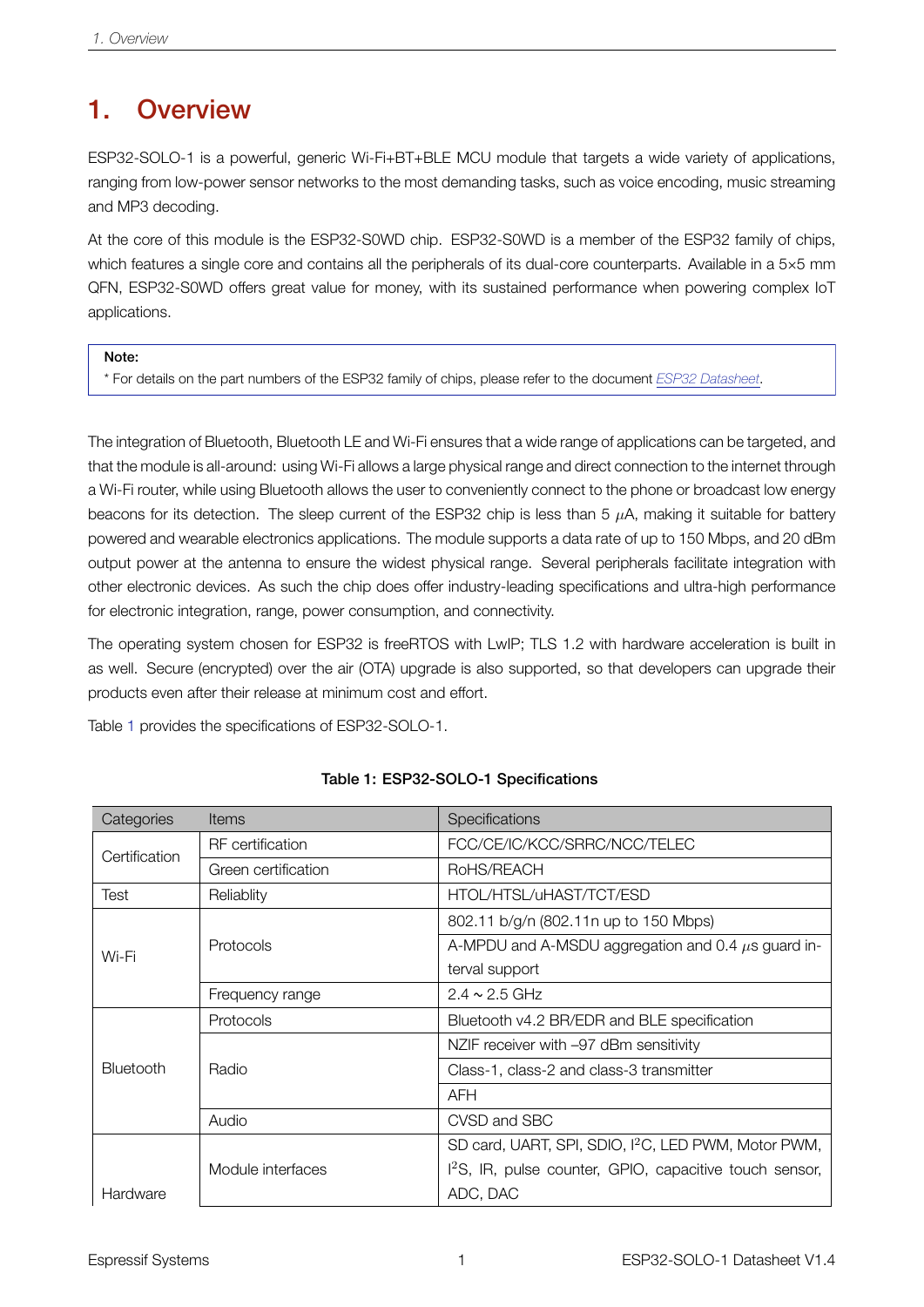| Categories | <b>Items</b>                   | Specifications                                                               |  |  |
|------------|--------------------------------|------------------------------------------------------------------------------|--|--|
|            | On-chip sensor                 | Hall sensor                                                                  |  |  |
|            | Integrated crystal             | 40 MHz crystal                                                               |  |  |
|            | Integrated SPI flash           | 4 MB                                                                         |  |  |
|            | Operating voltage/Power supply | $2.7 V \sim 3.6 V$                                                           |  |  |
| Hardware   | Minimum current delivered by   | 500 mA                                                                       |  |  |
|            | power supply                   |                                                                              |  |  |
|            | Operating temperature range    | $-40$ °C $\sim$ +85 °C                                                       |  |  |
|            | Package size                   | $(18.00\pm0.10)$ mm $\times$ $(25.50\pm0.10)$ mm $\times$ $(3.10\pm0.10)$ mm |  |  |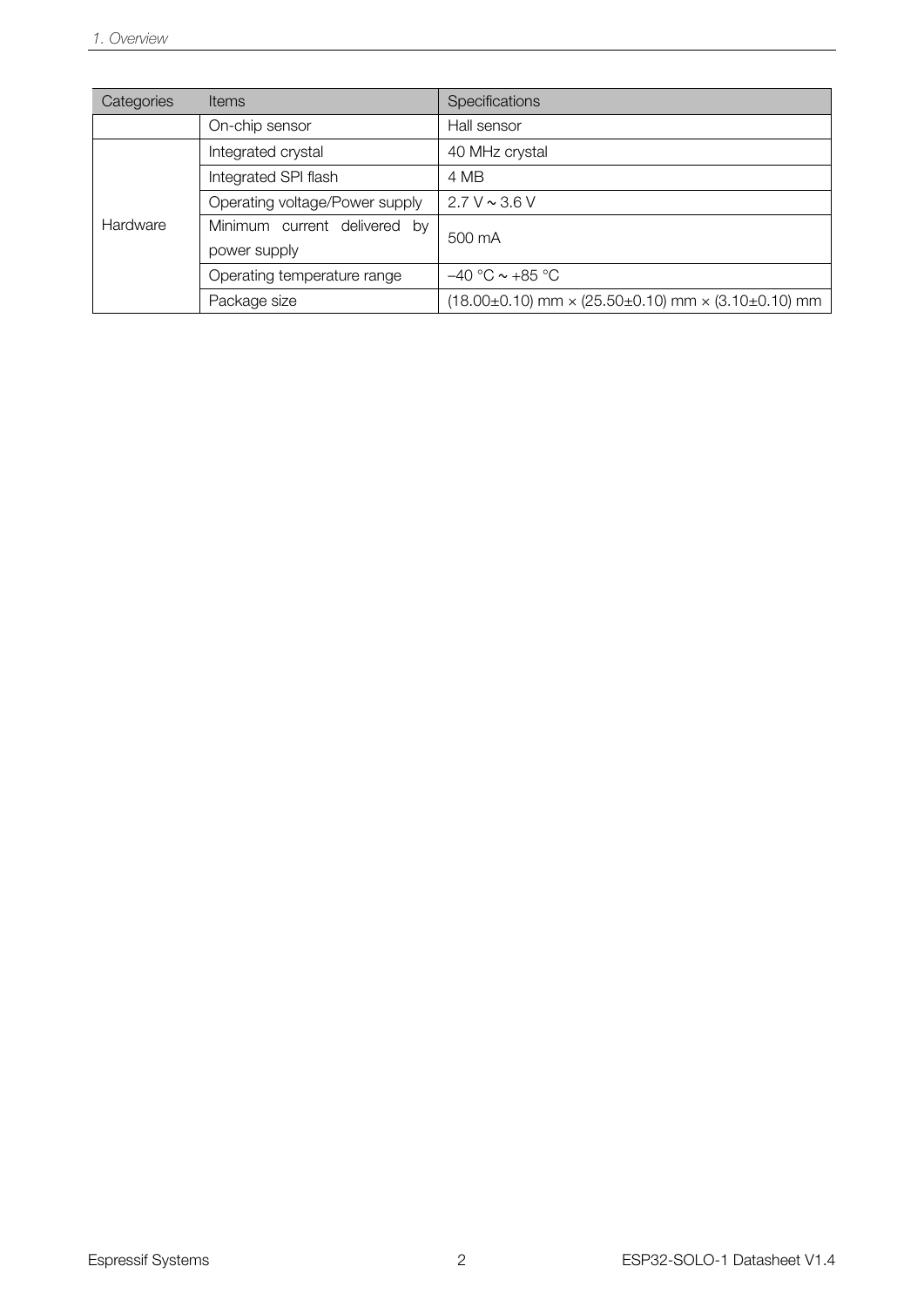### <span id="page-7-0"></span>2. Pin Definitions

### <span id="page-7-4"></span><span id="page-7-1"></span>2.1 Pin Layout



Figure 1: ESP32-SOLO-1 Pin Layout (Top View)

### <span id="page-7-2"></span>2.2 Pin Description

ESP32-SOLO-1 has 38 pins. See pin definitions in Table [2.](#page-7-3)

<span id="page-7-3"></span>

| Name            | No. | <b>Type</b> | <b>Function</b>                                                     |
|-----------------|-----|-------------|---------------------------------------------------------------------|
| <b>GND</b>      |     | Р           | Ground                                                              |
| 3V <sub>3</sub> | 2   | P           | Power supply                                                        |
| EN              | 3   |             | Module-enable signal. Active high.                                  |
| SENSOR VP       | 4   |             | GPIO36, ADC1 CH0, RTC GPIO0                                         |
| SENSOR VN       | 5   |             | GPIO39, ADC1 CH3, RTC GPIO3                                         |
| <b>IO34</b>     | 6   |             | GPIO34, ADC1 CH6, RTC GPIO4                                         |
| <b>IO35</b>     |     |             | GPIO35, ADC1 CH7, RTC GPIO5                                         |
| IO32            | 8   | 1/O         | GPIO32, XTAL_32K_P (32.768 kHz crystal oscillator input), ADC1_CH4, |
|                 |     |             |                                                                     |

#### Table 2: Pin Definitions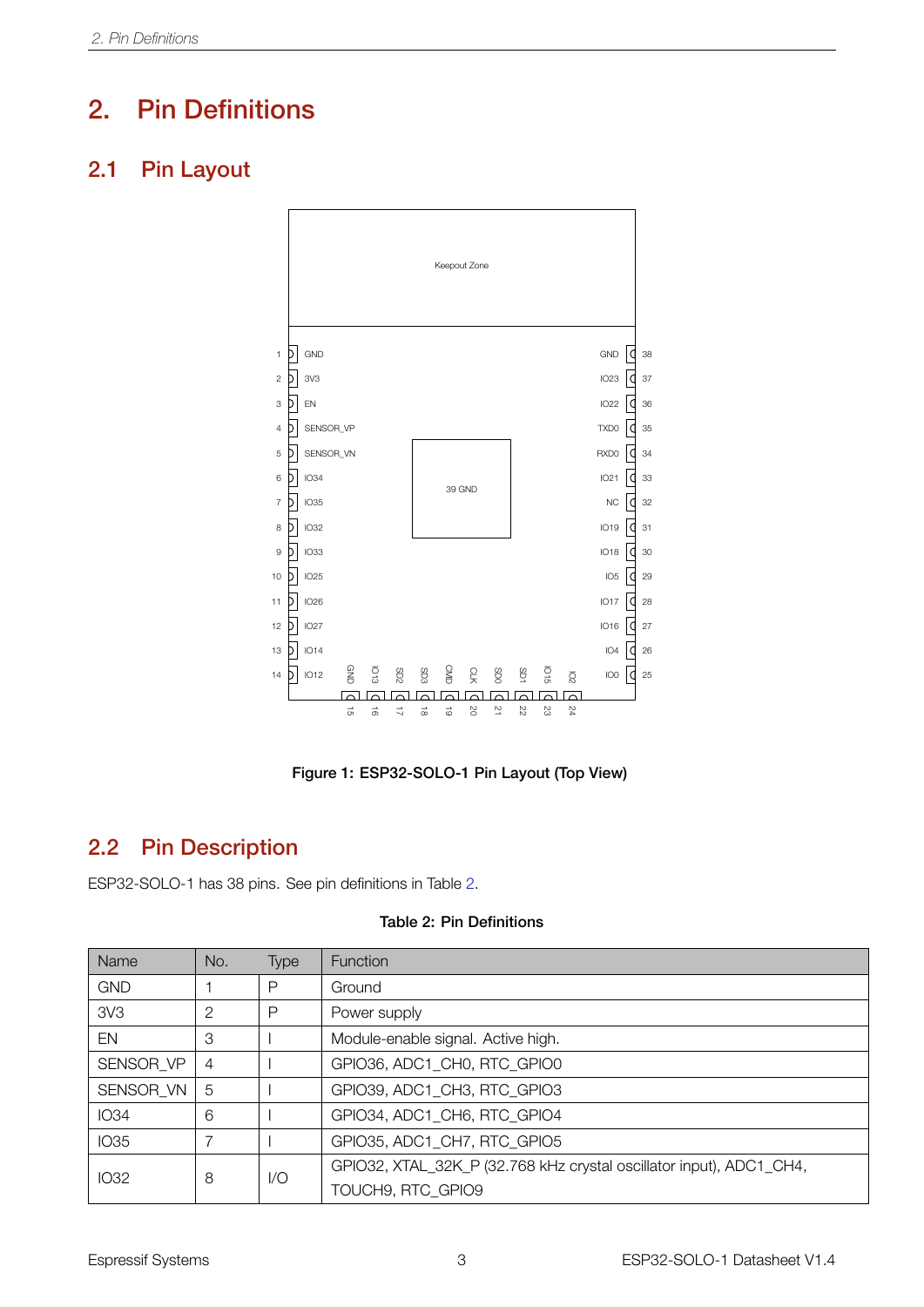| Name             | No.      | Type         | Function                                                                              |
|------------------|----------|--------------|---------------------------------------------------------------------------------------|
| <b>IO33</b>      | $\Theta$ | 1/O          | GPIO33, XTAL_32K_N (32.768 kHz crystal oscillator output), ADC1_CH5,                  |
|                  |          |              | TOUCH8, RTC_GPIO8                                                                     |
| <b>IO25</b>      | 10       | 1/O          | GPIO25, DAC_1, ADC2_CH8, RTC_GPIO6, EMAC_RXD0                                         |
| <b>IO26</b>      | 11       | 1/O          | GPIO26, DAC_2, ADC2_CH9, RTC_GPIO7, EMAC_RXD1                                         |
| <b>IO27</b>      | 12       | 1/O          | GPIO27, ADC2_CH7, TOUCH7, RTC_GPIO17, EMAC_RX_DV                                      |
| <b>IO14</b>      | 13       | 1/O          | GPIO14, ADC2_CH6, TOUCH6, RTC_GPIO16, MTMS, HSPICLK, HS2_CLK,<br>SD CLK, EMAC TXD2    |
| <b>IO12</b>      | 14       | 1/O          | GPIO12, ADC2_CH5, TOUCH5, RTC_GPIO15, MTDI, HSPIQ, HS2_DATA2,<br>SD_DATA2, EMAC_TXD3  |
| <b>GND</b>       | 15       | $\mathsf{P}$ | Ground                                                                                |
| <b>IO13</b>      | 16       | 1/O          | GPIO13, ADC2_CH4, TOUCH4, RTC_GPIO14, MTCK, HSPID, HS2_DATA3,<br>SD_DATA3, EMAC_RX_ER |
| SHD/SD2*         | 17       | 1/O          | GPIO9, SD_DATA2, SPIHD, HS1_DATA2, U1RXD                                              |
| SWP/SD3*         | 18       | 1/O          | GPIO10, SD DATA3, SPIWP, HS1 DATA3, U1TXD                                             |
| SCS/CMD*         | 19       | 1/O          | GPIO11, SD CMD, SPICS0, HS1 CMD, U1RTS                                                |
| SCK/CLK*         | 20       | 1/O          | GPIO6, SD CLK, SPICLK, HS1 CLK, U1CTS                                                 |
| SDO/SD0*         | 21       | 1/O          | GPIO7, SD_DATA0, SPIQ, HS1_DATA0, U2RTS                                               |
| SDI/SD1*         | 22       | 1/O          | GPIO8, SD_DATA1, SPID, HS1_DATA1, U2CTS                                               |
|                  | 23       | 1/O          | GPIO15, ADC2_CH3, TOUCH3, MTDO, HSPICS0, RTC_GPIO13, HS2_CMD,                         |
| <b>IO15</b>      |          |              | SD_CMD, EMAC_RXD3                                                                     |
| IO <sub>2</sub>  | 24       | 1/O          | GPIO2, ADC2_CH2, TOUCH2, RTC_GPIO12, HSPIWP, HS2_DATA0,                               |
|                  |          |              | SD_DATA0                                                                              |
| IO <sub>0</sub>  | 25       | 1/O          | GPIO0, ADC2_CH1, TOUCH1, RTC_GPIO11, CLK_OUT1, EMAC_TX_CLK                            |
| IO <sub>4</sub>  | 26       | 1/O          | GPIO4, ADC2_CH0, TOUCH0, RTC_GPIO10, HSPIHD, HS2_DATA1,                               |
|                  |          |              | SD_DATA1, EMAC_TX_ER                                                                  |
| <b>IO16</b>      | 27       | 1/O          | GPIO16, HS1_DATA4, U2RXD, EMAC_CLK_OUT                                                |
| <b>IO17</b>      | 28       | $\sqrt{O}$   | GPIO17, HS1_DATA5, U2TXD, EMAC_CLK_OUT_180                                            |
| IO <sub>5</sub>  | 29       | 1/O          | GPIO5, VSPICS0, HS1_DATA6, EMAC_RX_CLK                                                |
| <b>IO18</b>      | 30       | 1/O          | GPIO18, VSPICLK, HS1_DATA7                                                            |
| <b>IO19</b>      | 31       | 1/O          | GPIO19, VSPIQ, U0CTS, EMAC_TXD0                                                       |
| <b>NC</b>        | 32       |              |                                                                                       |
| <b>IO21</b>      | 33       | 1/O          | GPIO21, VSPIHD, EMAC_TX_EN                                                            |
| RXD <sub>0</sub> | 34       | 1/O          | GPIO3, U0RXD, CLK_OUT2                                                                |
| TXD <sub>0</sub> | 35       | 1/O          | GPIO1, U0TXD, CLK_OUT3, EMAC_RXD2                                                     |
| <b>IO22</b>      | 36       | 1/O          | GPIO22, VSPIWP, U0RTS, EMAC TXD1                                                      |
| <b>IO23</b>      | 37       | 1/O          | GPIO23, VSPID, HS1_STROBE                                                             |
| <b>GND</b>       | 38       | P            | Ground                                                                                |

#### Notice:

<span id="page-8-0"></span>\* Pins SCK/CLK, SDO/SD0, SDI/SD1, SHD/SD2, SWP/SD3 and SCS/CMD, namely, GPIO6 to GPIO11 are connected to the integrated SPI flash integrated on the module and are not recommended for other uses.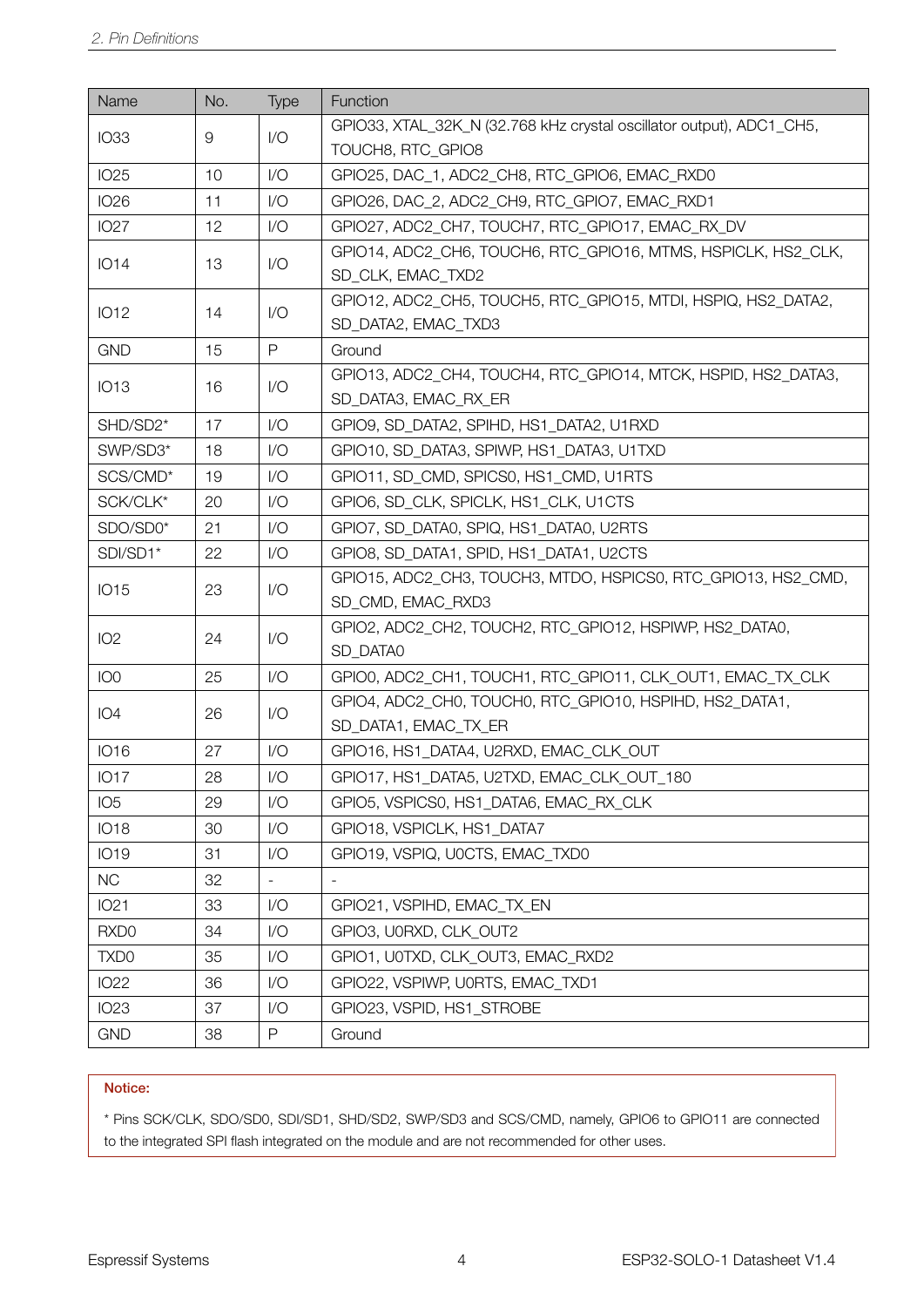#### 2.3 Strapping Pins

ESP32 has five strapping pins, which can be seen in Chapter [6](#page-17-0) Schematics:

- MTDI
- GPIO0
- GPIO2
- MTDO
- GPIO5

Software can read the values of these five bits from register "GPIO\_STRAPPING".

During the chip's system reset release (power-on-reset, RTC watchdog reset and brownout reset), the latches of the strapping pins sample the voltage level as strapping bits of "0" or "1", and hold these bits until the chip is powered down or shut down. The strapping bits configure the device's boot mode, the operating voltage of VDD\_SDIO and other initial system settings.

Each strapping pin is connected to its internal pull-up/pull-down during the chip reset. Consequently, if a strapping pin is unconnected or the connected external circuit is high-impedance, the internal weak pull-up/pull-down will determine the default input level of the strapping pins.

To change the strapping bit values, users can apply the external pull-down/pull-up resistances, or use the host MCU's GPIOs to control the voltage level of these pins when powering on ESP32.

After reset release, the strapping pins work as normal-function pins.

<span id="page-9-0"></span>Refer to Table [3](#page-9-0) for a detailed boot-mode configuration by strapping pins.

|                   | Voltage of Internal LDO (VDD_SDIO) |                                                |                                                                  |                      |                      |  |  |  |
|-------------------|------------------------------------|------------------------------------------------|------------------------------------------------------------------|----------------------|----------------------|--|--|--|
| Pin               | <b>Default</b>                     | 3.3V<br>1.8V                                   |                                                                  |                      |                      |  |  |  |
| <b>MTDI</b>       | Pull-down                          |                                                | 0                                                                |                      |                      |  |  |  |
|                   |                                    |                                                | <b>Booting Mode</b>                                              |                      |                      |  |  |  |
| Pin               | Default                            |                                                | <b>SPI Boot</b>                                                  |                      | Download Boot        |  |  |  |
| GPIO0             | Pull-up                            |                                                |                                                                  |                      | 0                    |  |  |  |
| GPIO <sub>2</sub> | Pull-down                          |                                                | Don't-care                                                       |                      | $\Omega$             |  |  |  |
|                   |                                    |                                                | Enabling/Disabling Debugging Log Print over U0TXD During Booting |                      |                      |  |  |  |
| Pin               | Default                            |                                                | <b>U0TXD Active</b>                                              |                      | <b>UOTXD Silent</b>  |  |  |  |
| <b>MTDO</b>       | Pull-up                            |                                                |                                                                  | 0                    |                      |  |  |  |
|                   |                                    |                                                | Timing of SDIO Slave                                             |                      |                      |  |  |  |
| Pin.              | Default                            | Falling-edge Sampling<br>Falling-edge Sampling |                                                                  | Rising-edge Sampling | Rising-edge Sampling |  |  |  |
|                   |                                    | Falling-edge Output                            | Rising-edge Output                                               | Falling-edge Output  | Rising-edge Output   |  |  |  |
| <b>MTDO</b>       | Pull-up                            | 0                                              | $\circ$                                                          |                      |                      |  |  |  |
| GPIO <sub>5</sub> | Pull-up                            | $\Omega$                                       |                                                                  | $\Omega$             |                      |  |  |  |

#### Table 3: Strapping Pins

Note:

Firmware can configure register bits to change the settings of "Voltage of Internal LDO (VDD\_SDIO)" and "Timing of SDIO Slave" after booting.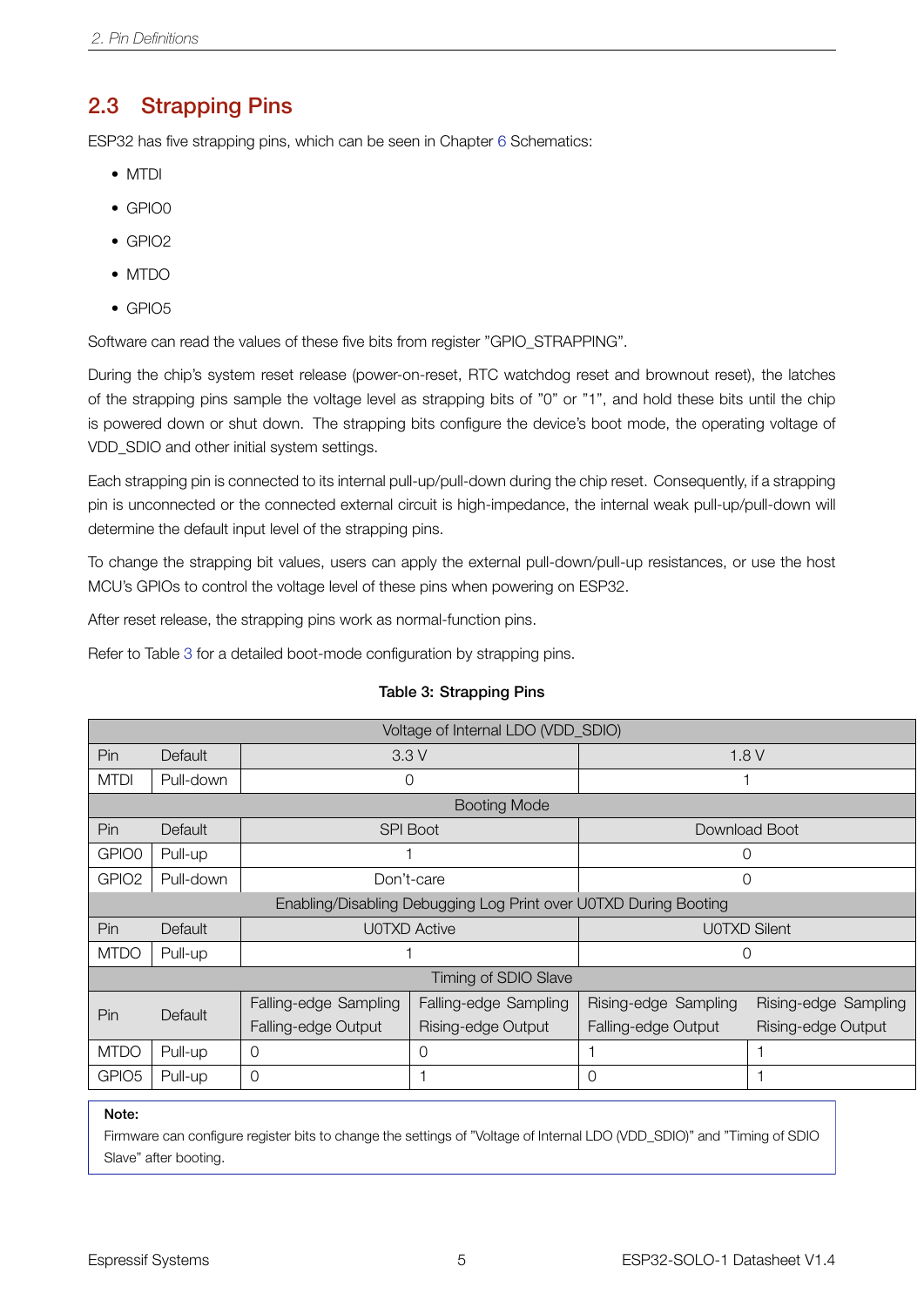### <span id="page-10-0"></span>3. Functional Description

This chapter describes the modules and functions integrated in ESP32-SOLO-1.

#### <span id="page-10-1"></span>3.1 CPU and Internal Memory

ESP32-S0WD contains one low-power Xtensa® 32-bit LX6 microprocessor. The internal memory includes:

- 448 KB of ROM for booting and core functions.
- 520 KB of on-chip SRAM for data and instructions.
- 8 KB of SRAM in RTC, which is called RTC FAST Memory and can be used for data storage; it is accessed by the main CPU during RTC Boot from the Deep-sleep mode.
- 8 KB of SRAM in RTC, which is called RTC SLOW Memory and can be accessed by the co-processor during the Deep-sleep mode.
- 1 Kbit of eFuse: 256 bits are used for the system (MAC address and chip configuration) and the remaining 768 bits are reserved for customer applications, including flash-encryption and chip-ID.

#### <span id="page-10-2"></span>3.2 External Flash and SRAM

ESP32 supports multiple external QSPI flash and SRAM chips. More details can be found in Chapter SPI in the *[ESP32 Technical Reference Manual](http://espressif.com/sites/default/files/documentation/esp32_technical_reference_manual_en.pdf)*. ESP32 also supports hardware encryption/decryption based on AES to protect developers' programs and data in flash.

ESP32 can access the external QSPI flash and SRAM through high-speed caches.

- The external flash can be mapped into CPU instruction memory space and read-only memory space simultaneously.
	- When external flash is mapped into CPU instruction memory space, up to 11 MB + 248 KB can be mapped at a time. Note that if more than 3 MB + 248 KB are mapped, cache performance will be reduced due to speculative reads by the CPU.
	- When external flash is mapped into read-only data memory space, up to 4 MB can be mapped at a time. 8-bit, 16-bit and 32-bit reads are supported.
- External SRAM can be mapped into CPU data memory space. Up to 4 MB can be mapped at a time. 8-bit, 16-bit and 32-bit reads and writes are supported.

ESP32-SOLO-1 integrates a 4 MB SPI flash, which is connected to GPIO6, GPIO7, GPIO8, GPIO9, GPIO10 and GPIO11. These six pins cannot be used as regular GPIOs.

#### <span id="page-10-3"></span>3.3 Crystal Oscillators

The module uses a 40-MHz crystal oscillator.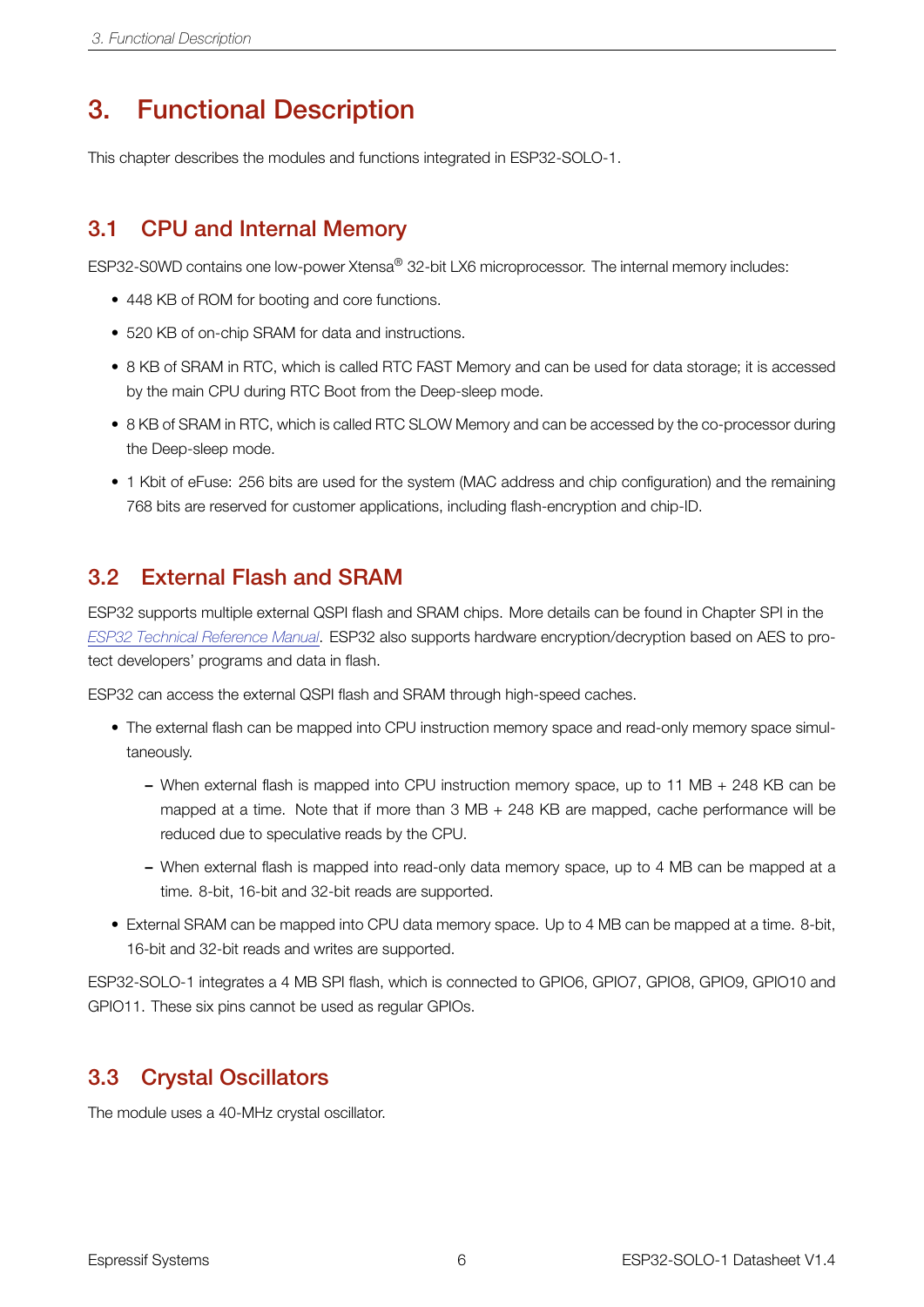### <span id="page-11-0"></span>3.4 RTC and Low-Power Management

With the use of advanced power-management technologies, ESP32 can switch between different power modes.

For details on ESP32's power consumption in different power modes, please refer to section "RTC and Low-Power Management" in *[ESP32 Datasheet](http://espressif.com/sites/default/files/documentation/esp32_datasheet_en.pdf)*.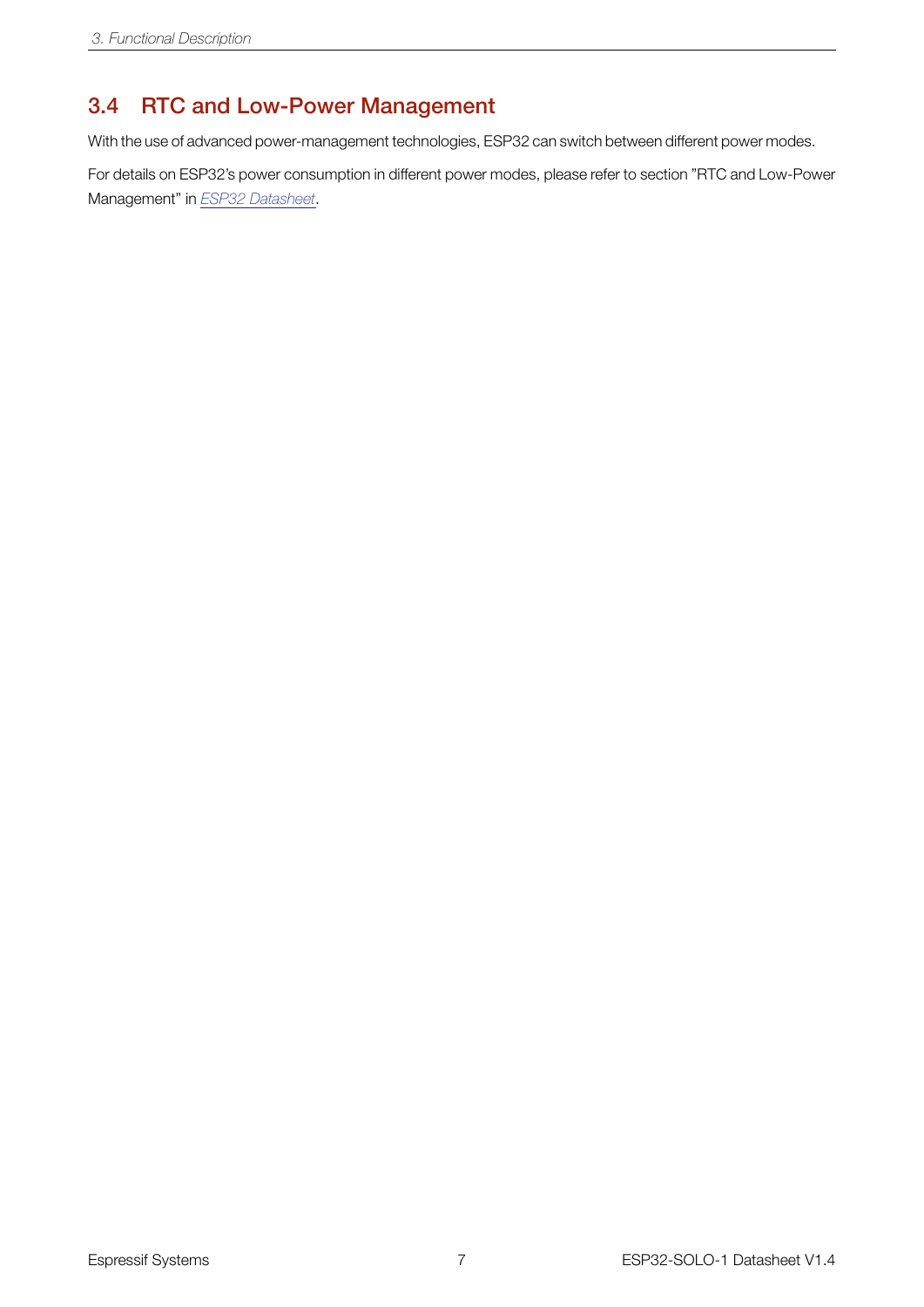### <span id="page-12-0"></span>4. Peripherals and Sensors

Please refer to Section Peripherals and Sensors in *[ESP32 Datasheet](http://espressif.com/sites/default/files/documentation/esp32_datasheet_en.pdf)*.

#### Note:

External connections can be made to any GPIO except for GPIOs in the range 6-11. These six GPIOs are connected to the module's integrated SPI flash. For details, please see Section [6](#page-17-0) Schematics.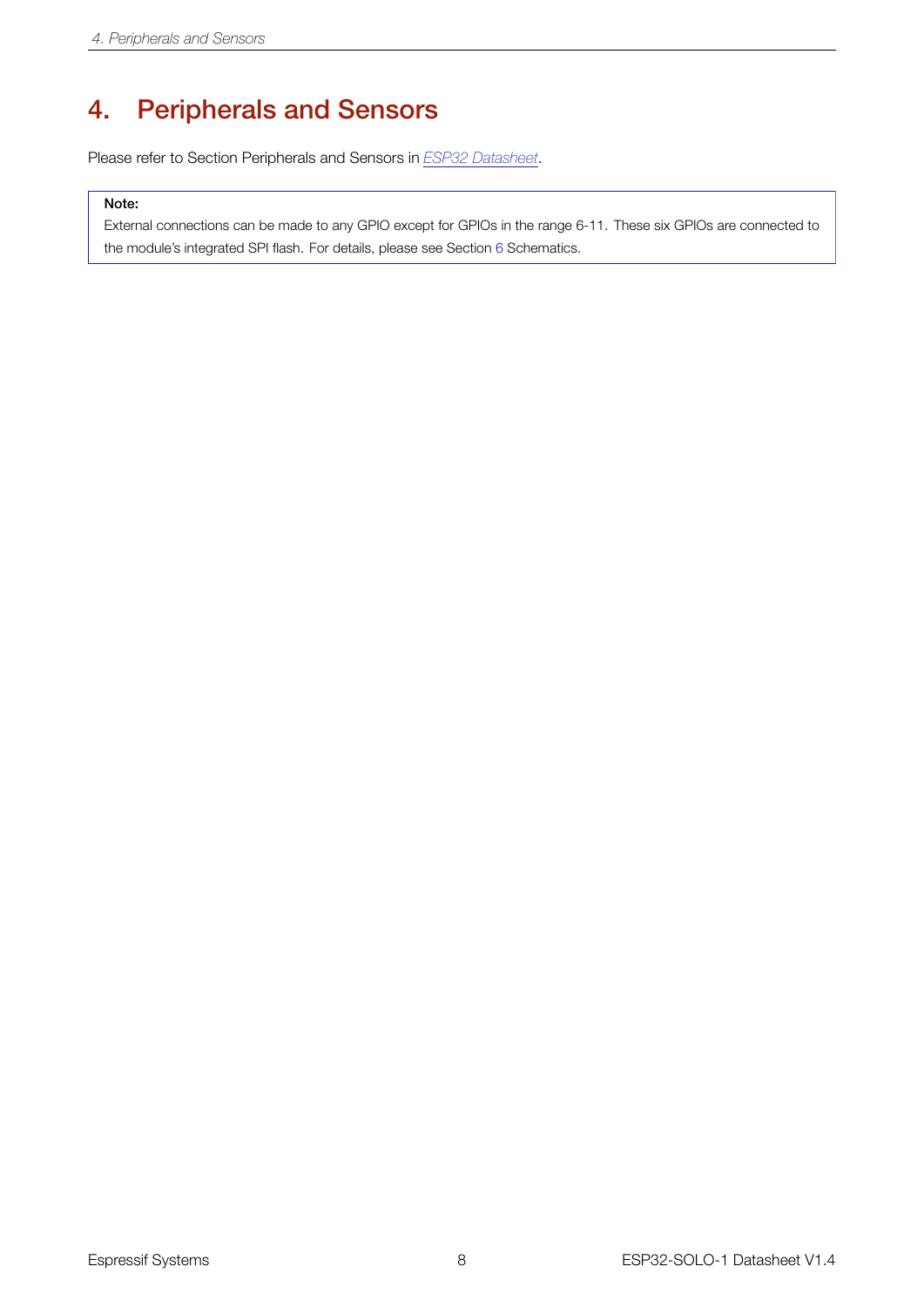### <span id="page-13-0"></span>5. Electrical Characteristics

#### <span id="page-13-1"></span>5.1 Absolute Maximum Ratings

Stresses beyond the absolute maximum ratings listed in Table [4](#page-13-4) below may cause permanent damage to the device. These are stress ratings only, and do not refer to the functional operation of the device that should follow the [recommended operating conditions.](#page-13-5)

<span id="page-13-4"></span>

| Symbol       | Parameter                    | Min    | Max   | Unit    |
|--------------|------------------------------|--------|-------|---------|
| VDD33        | Power supply voltage         | $-0.3$ | 3.6   |         |
| $I_{output}$ | Cumulative IO output current |        | 1.100 | mA      |
| store        | Storage temperature          | -40    | 150   | $\circ$ |

#### Table 4: Absolute Maximum Ratings

- 1. The module worked properly after a 24-hour test in ambient temperature at 25 °C, and the IOs in three domains (VDD3P3\_RTC, VDD3P3\_CPU, VDD\_SDIO) output high logic level to ground. Please note that pins occupied by flash and/or PSRAM in the VDD\_SDIO power domain were excluded from the test.
- 2. Please see Appendix IO\_MUX of *[ESP32 Datasheet](http://espressif.com/sites/default/files/documentation/esp32_datasheet_en.pdf)* for IO's power domain.

### <span id="page-13-2"></span>5.2 Recommended Operating Conditions

#### Table 5: Recommended Operating Conditions

<span id="page-13-5"></span>

| Symbol         | Parameter                                  | Min | <b>Typical</b> | Max | Unit    |
|----------------|--------------------------------------------|-----|----------------|-----|---------|
| VDD33          | Power supply voltage                       | ⌒   | 3.3            | 3.6 |         |
| l <i>V D D</i> | Current delivered by external power supply | 0.5 |                |     |         |
|                | Operating temperature                      | -40 |                | 85  | $\circ$ |

### <span id="page-13-3"></span>5.3 DC Characteristics (3.3 V, 25 °C)

#### Table 6: DC Characteristics (3.3 V, 25 °C)

<span id="page-13-6"></span>

| Symbol          | Min<br>Parameter                                      |                              |                          | Typ                      | Max                      | Unit |
|-----------------|-------------------------------------------------------|------------------------------|--------------------------|--------------------------|--------------------------|------|
| $C_{IN}$        | Pin capacitance                                       |                              | $\overline{\phantom{0}}$ | $\overline{2}$           |                          | pF   |
| $V_{IH}$        | High-level input voltage                              |                              | $0.75 \times VDD1$       |                          | $VDD1+0.3$               | V    |
| $V_{IL}$        | Low-level input voltage                               |                              | $-0.3$                   | $\overline{\phantom{a}}$ | $0.25 \times VDD1$       | V    |
| I <sub>IH</sub> | High-level input current                              |                              |                          | $\overline{\phantom{a}}$ | 50                       | nA   |
| $I_{IL}$        | Low-level input current                               |                              | $\overline{\phantom{a}}$ | 50                       | nA                       |      |
| $V_{OH}$        | High-level output voltage                             | $0.8 \times VDD1$            |                          |                          | $\vee$                   |      |
| $V_{OL}$        | Low-level output voltage                              | ٠                            | $\overline{\phantom{a}}$ | $0.1 \times VDD1$        | $\vee$                   |      |
|                 | High-level source current                             | VDD3P3_CPU power domain 1, 2 |                          | 40                       | $\overline{\phantom{a}}$ | mA   |
| $1_{OH}$        | (VDD <sup>1</sup> = 3.3 V, V <sub>OH</sub> >= 2.64 V, | VDD3P3_RTC power domain 1, 2 |                          | 40                       | $\overline{\phantom{a}}$ | mA   |
|                 | output drive strength set to the<br>maximum)          | VDD SDIO power domain $1, 3$ | $\overline{\phantom{a}}$ | 20                       |                          | mA   |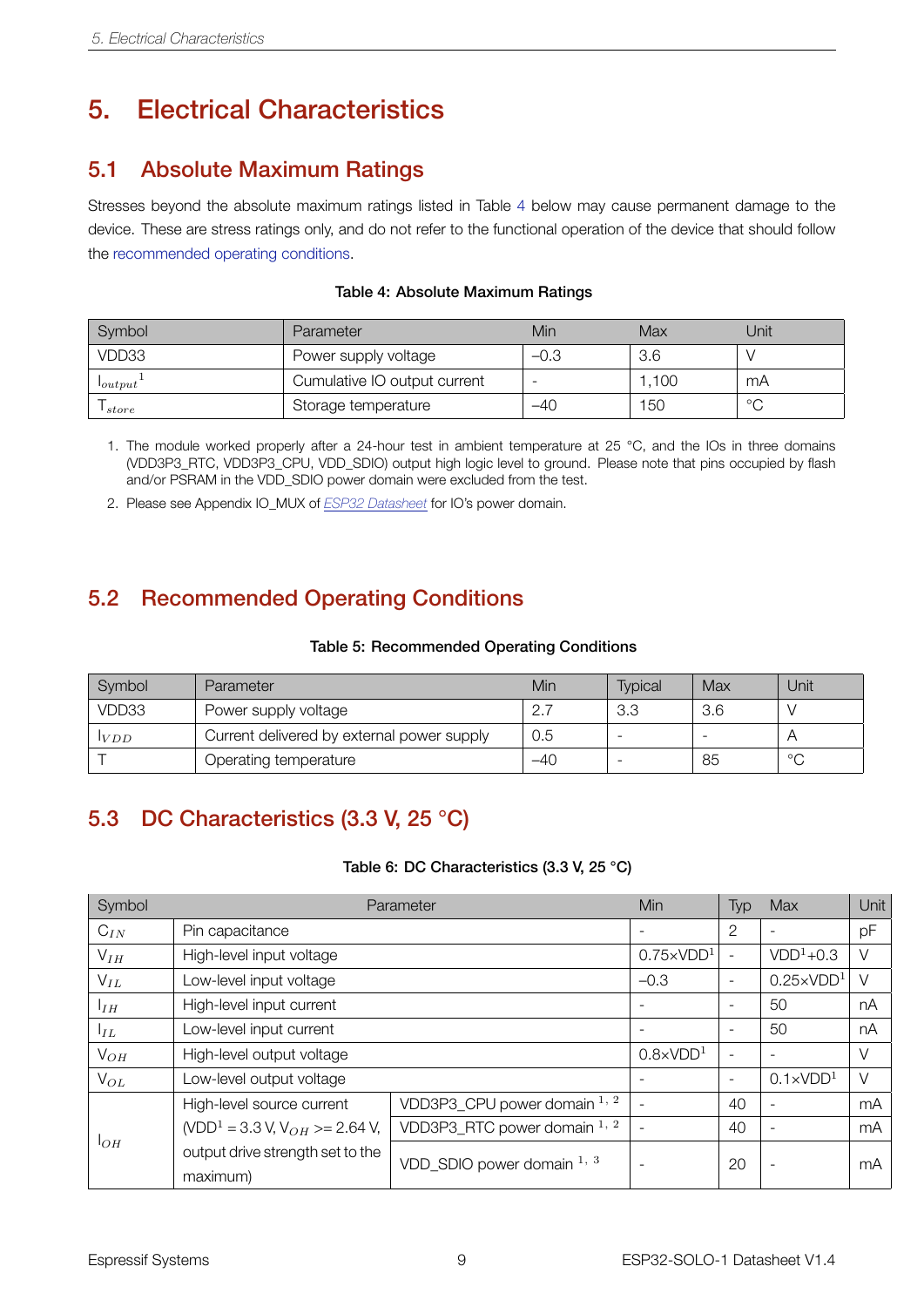| Symbol        | Parameter                                                | Min | Typ | Max | Unit      |
|---------------|----------------------------------------------------------|-----|-----|-----|-----------|
|               | Low-level sink current                                   |     |     |     |           |
| 1OL           | (VDD <sup>1</sup> = 3.3 V, V <sub>OL</sub> = 0.495 V,    |     | 28  |     | mA        |
|               | output drive strength set to the maximum)                |     |     |     |           |
| $R_{PU}$      | Resistance of internal pull-up resistor                  |     | 45  |     | $k\Omega$ |
| $R_{PD}$      | Resistance of internal pull-down resistor                |     | 45  |     | $k\Omega$ |
| $V_{IL}$ nRST | Low-level input voltage of CHIP_PU to power off the chip |     | -   | 0.6 |           |

#### Notes:

- 1. Please see Appendix IO\_MUX of *[ESP32 Datasheet](http://espressif.com/sites/default/files/documentation/esp32_datasheet_en.pdf)* for IO's power domain. VDD is the I/O voltage for a particular power domain of pins.
- 2. For VDD3P3\_CPU and VDD3P3\_RTC power domain, per-pin current sourced in the same domain is gradually reduced from around 40 mA to around 29 mA, V<sub>OH</sub> >=2.64 V, as the number of current-source pins increases.
- 3. Pins occupied by flash and/or PSRAM in the VDD\_SDIO power domain were excluded from the test.

#### <span id="page-14-0"></span>5.4 Wi-Fi Radio

<span id="page-14-1"></span>

| Parameter                  | Condition                | Min                          | Typical                  | Max                      | Unit       |
|----------------------------|--------------------------|------------------------------|--------------------------|--------------------------|------------|
| Input frequency            |                          | 2412                         | $\overline{\phantom{a}}$ | 2484                     | <b>MHz</b> |
| Output impedance*          | $\overline{\phantom{a}}$ | -                            | $\star$                  | $\overline{\phantom{a}}$ | $\Omega$   |
| TX power                   | 11n, MCS7                | 12 <sup>2</sup>              | 13                       | 14                       | dBm        |
|                            | 11b mode                 | 17.5                         | 18.5                     | 20                       | dBm        |
| Sensitivity                | 11b, 1 Mbps              | $\overline{\phantom{0}}$     | $-98$                    | $\overline{\phantom{a}}$ | dBm        |
|                            | 11b, 11 Mbps             | $\overline{\phantom{a}}$     | $-89$                    | $\blacksquare$           | dBm        |
|                            | 11g, 6 Mbps              | $\qquad \qquad \blacksquare$ | $-92$                    | $\overline{\phantom{a}}$ | dBm        |
|                            | 11g, 54 Mbps             | $\overline{\phantom{a}}$     | $-74$                    | $\overline{\phantom{a}}$ | dBm        |
|                            | 11n, HT20, MCS0          | $\overline{\phantom{a}}$     | $-91$                    | $\overline{\phantom{a}}$ | dBm        |
|                            | 11n, HT20, MCS7          | $\overline{\phantom{a}}$     | $-71$                    | $\overline{\phantom{a}}$ | dBm        |
|                            | 11n, HT40, MCS0          | $\overline{\phantom{a}}$     | $-89$                    | $\overline{\phantom{a}}$ | dBm        |
|                            | 11n, HT40, MCS7          | $\overline{\phantom{a}}$     | $-69$                    | $\blacksquare$           | dBm        |
| Adjacent channel rejection | 11g, 6 Mbps              | $\overline{\phantom{a}}$     | 31                       | $\overline{\phantom{a}}$ | dB         |
|                            | 11g, 54 Mbps             | $\overline{\phantom{a}}$     | 14                       | $\overline{\phantom{a}}$ | dB         |
|                            | 11n, HT20, MCS0          | $\overline{\phantom{0}}$     | 31                       | $\overline{\phantom{a}}$ | dB         |
|                            | 11n, HT20, MCS7          |                              | 13                       |                          | dB         |

#### Table 7: Wi-Fi Radio Characteristics

*∗* For the modules that use IPEX antennas, the output impedance is 50 Ω. For other modules without IPEX antennas, users do not need to concern about the output impedance.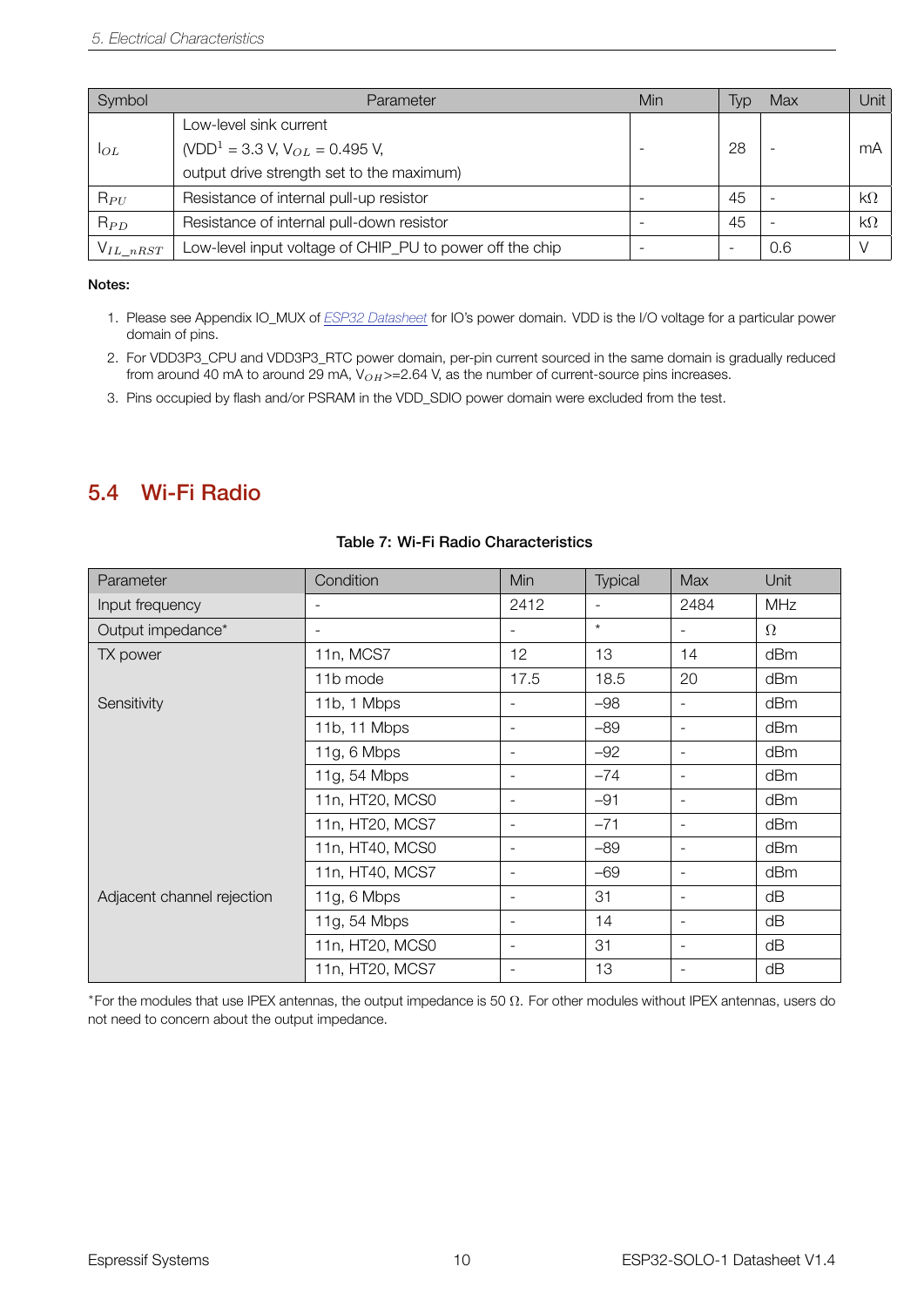### <span id="page-15-0"></span>5.5 BLE Radio

#### <span id="page-15-1"></span>5.5.1 Receiver

#### Table 8: Receiver Characteristics – BLE

<span id="page-15-3"></span>

| Parameter                          | Conditions                 | Min                      | Typ            | Max                      | Unit |
|------------------------------------|----------------------------|--------------------------|----------------|--------------------------|------|
| Sensitivity @30.8% PER             |                            |                          | $-97$          | $\blacksquare$           | dBm  |
| Maximum received signal @30.8% PER |                            | $\Omega$                 | ٠              | $\blacksquare$           | dBm  |
| Co-channel C/I                     | $\overline{\phantom{a}}$   |                          | $+10$          | $\overline{\phantom{0}}$ | dΒ   |
|                                    | $F = F0 + 1$ MHz           | $\overline{\phantom{0}}$ | $-5$           | $\overline{\phantom{0}}$ | dB   |
|                                    | $F = FO - 1 MHz$           | $\overline{\phantom{a}}$ | $-5$           | $\overline{\phantom{a}}$ | dΒ   |
| Adjacent channel selectivity C/I   | $F = FO + 2 MHz$           | $\overline{\phantom{0}}$ | $-25$          | $\blacksquare$           | dB   |
|                                    | $F = FO - 2 MHz$           |                          | $-35$          |                          | dB   |
|                                    | $F = FO + 3 MHz$           | $\overline{\phantom{a}}$ | $-25$          | $\overline{\phantom{a}}$ | dВ   |
|                                    | $F = F0 - 3 MHz$           | $\overline{\phantom{a}}$ | $-45$          | $\overline{\phantom{a}}$ | dВ   |
|                                    | 30 MHz $\sim$ 2000 MHz     | $-10$                    | $\blacksquare$ | $\overline{\phantom{a}}$ | dBm  |
| Out-of-band blocking performance   | 2000 MHz $\sim$ 2400 MHz   | $-27$                    |                | ۰                        | dBm  |
|                                    | $2500$ MHz $\sim$ 3000 MHz | $-27$                    |                | $\overline{\phantom{a}}$ | dBm  |
|                                    | 3000 MHz $\sim$ 12.5 GHz   | $-10$                    | ۰              | $\overline{\phantom{a}}$ | dBm  |
| Intermodulation                    |                            | $-36$                    |                |                          | dBm  |

#### <span id="page-15-2"></span>5.5.2 Transmitter

#### Table 9: Transmitter Characteristics – BLE

<span id="page-15-4"></span>

| Parameter                        | Conditions               | Min                      | Typ                      | Max                      | Unit                     |
|----------------------------------|--------------------------|--------------------------|--------------------------|--------------------------|--------------------------|
| RF transmit power                | $\overline{\phantom{a}}$ | ۰                        | 0                        | ۰                        | dBm                      |
| Gain control step                | $\overline{\phantom{a}}$ | $\overline{\phantom{a}}$ | 3                        |                          | dBm                      |
| RF power control range           | $\overline{\phantom{a}}$ | $-12$                    | $\overline{\phantom{a}}$ | $+9$                     | dBm                      |
|                                  | $F = F0 \pm 2$ MHz       | $\overline{\phantom{0}}$ | $-52$                    | $\overline{\phantom{a}}$ | dBm                      |
| Adjacent channel transmit power  | $F = F0 \pm 3$ MHz       |                          | $-58$                    |                          | dBm                      |
|                                  | $F = F0 \pm 3$ MHz       | $\blacksquare$           | $-60$                    | $\overline{\phantom{a}}$ | dBm                      |
| $\Delta f1$ avg                  | $\overline{\phantom{a}}$ |                          | -                        | 265                      | kHz                      |
| $\Delta f2$ max                  | $\overline{\phantom{a}}$ | 247                      | -                        |                          | kHz                      |
| $\Delta f2$ avg $/\Delta f1$ avg | $\overline{\phantom{a}}$ | ٠                        | $-0.92$                  | $\overline{\phantom{a}}$ | $\overline{\phantom{a}}$ |
| <b>ICFT</b>                      | $\overline{\phantom{a}}$ |                          | $-10$                    | ۰                        | kHz                      |
| Drift rate                       | $\overline{\phantom{a}}$ | ۰                        | 0.7                      |                          | kHz/50 $\mu$ s           |
| Drift                            | $\overline{\phantom{a}}$ | ٠                        | $\mathbf{2}$             | $\overline{\phantom{0}}$ | kHz                      |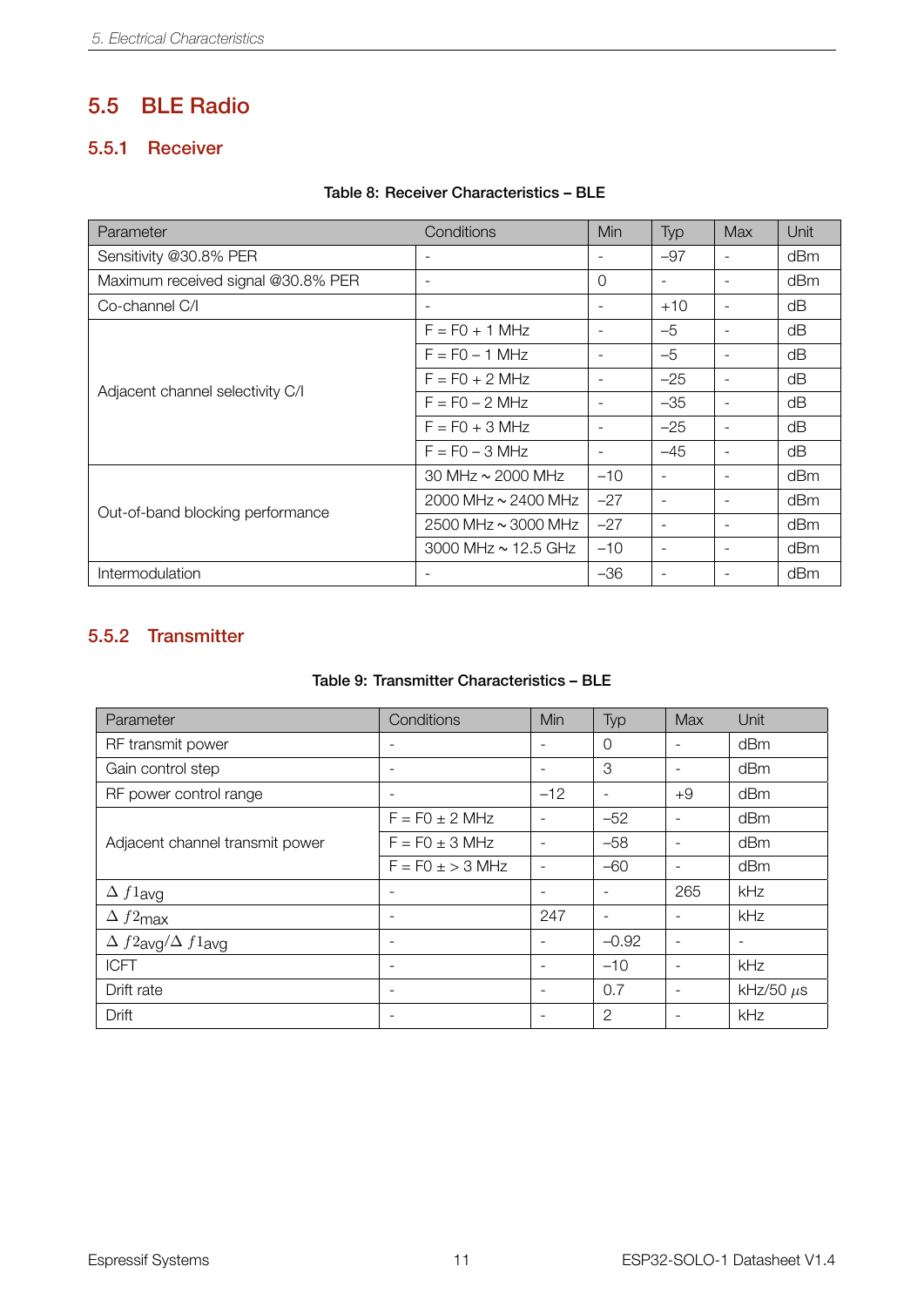### <span id="page-16-0"></span>5.6 Reflow Profile

<span id="page-16-1"></span>

Figure 2: Reflow Profile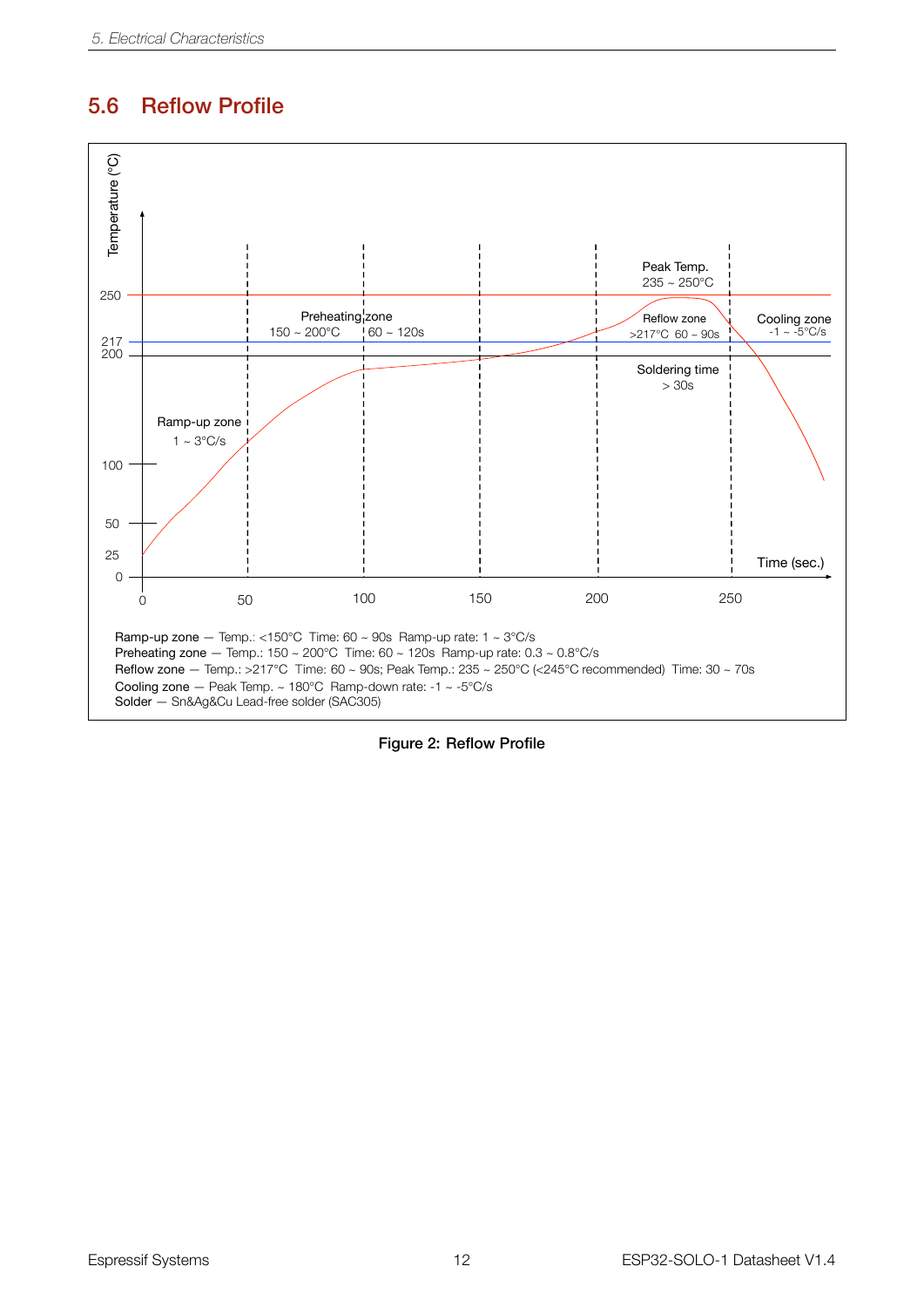

<span id="page-17-0"></span>Figure 3: ESP32-SOLO-1 Schematics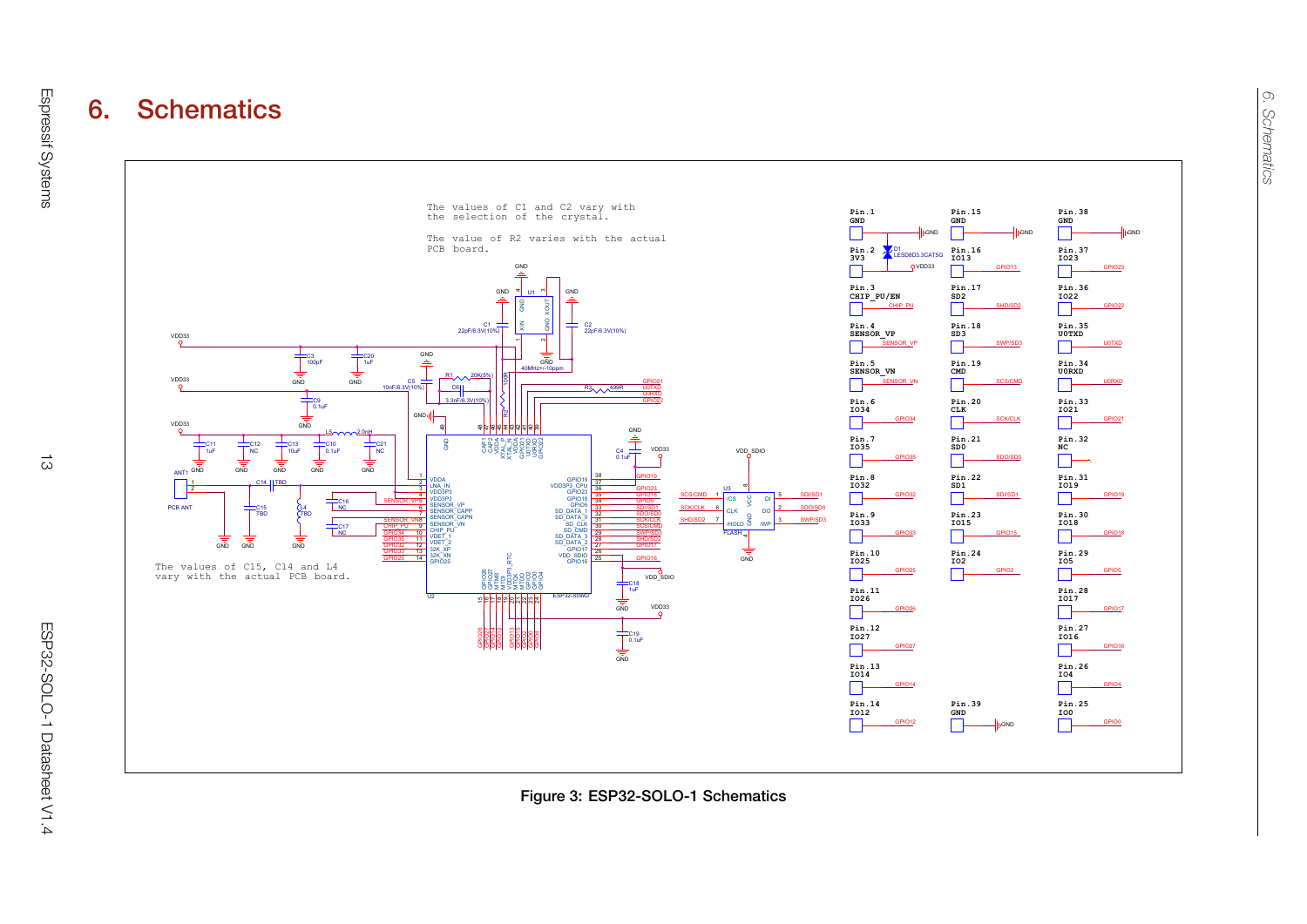### <span id="page-18-0"></span>**7. Peripheral Schematics Designation Designation Designation Designation Designation**

<span id="page-18-1"></span>

Figure 4: ESP32-SOLO-1 Peripheral Schematics

#### A A Note:

<span id="page-18-2"></span>**Note.**<br>Soldering Pad 39 to the Ground of the base board is not necessary for a satisfactory thermal performance. If users do Size Document Number Rev want to solder it, they need to ensure that the correct quantity of soldering paste is applied.



Figure 5: Discharge Circuit for VDD33 Rail

#### Note:

The discharge circuit can be applied in scenarios where ESP32 is powered on and off repeatedly by switching the power rails, and there is a large capacitor on the VDD33 rail. For details, please refer to Section Power Scheme in *[ESP32 Datasheet](http://espressif.com/sites/default/files/documentation/esp32_datasheet_en.pdf)*.

 $\overline{\phantom{a}}$ 

<u> 1.0 million and the second control of the second control of the second control of</u>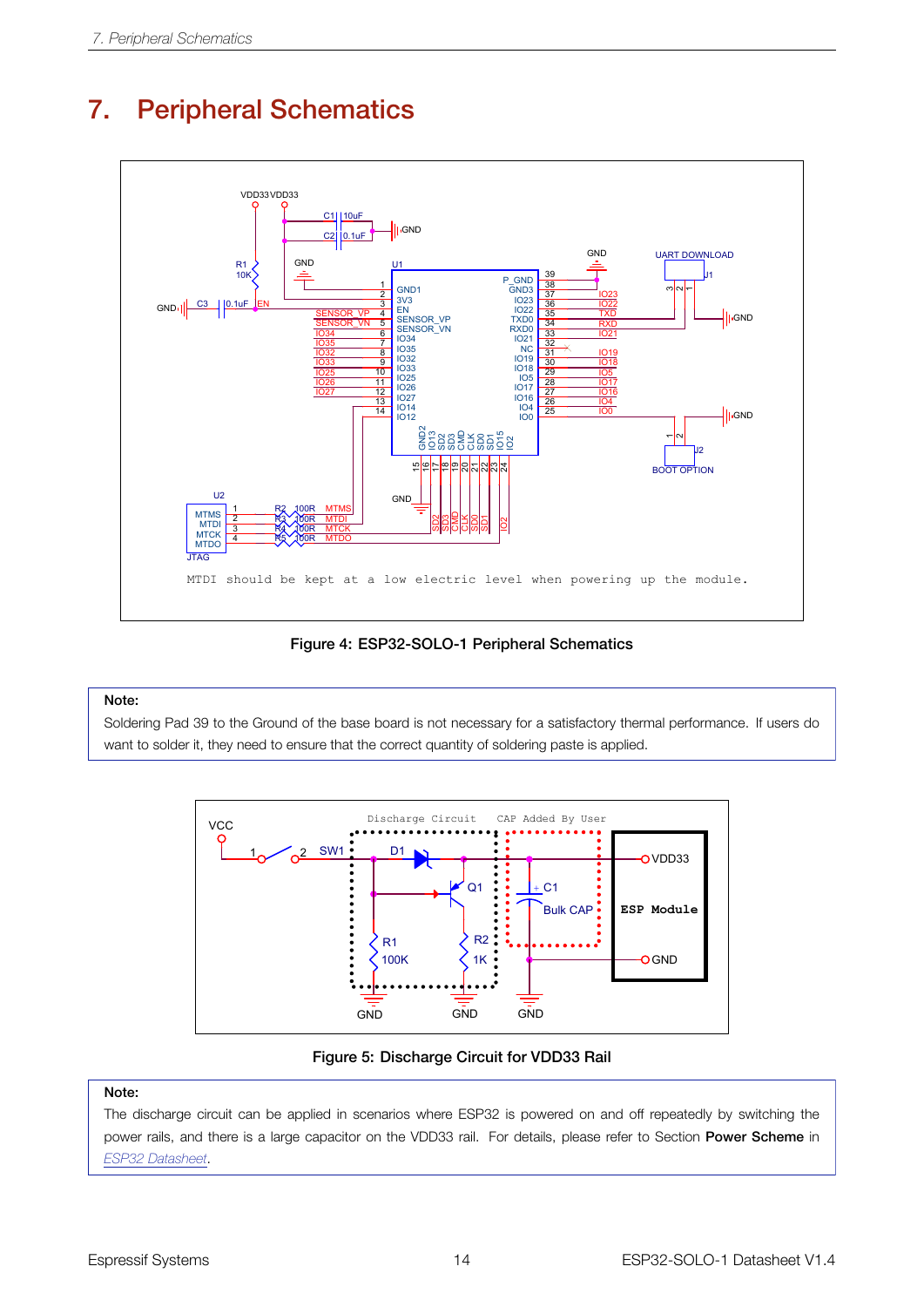<span id="page-19-0"></span>

Figure 6: Reset Circuit

#### Note:

When battery is used as the power supply for ESP32 series of chips and modules, a supply voltage supervisor is recommended to avoid boot failure due to low voltage. Users are recommended to pull CHIP\_PU low if the power supply for ESP32 is below 2.3 V.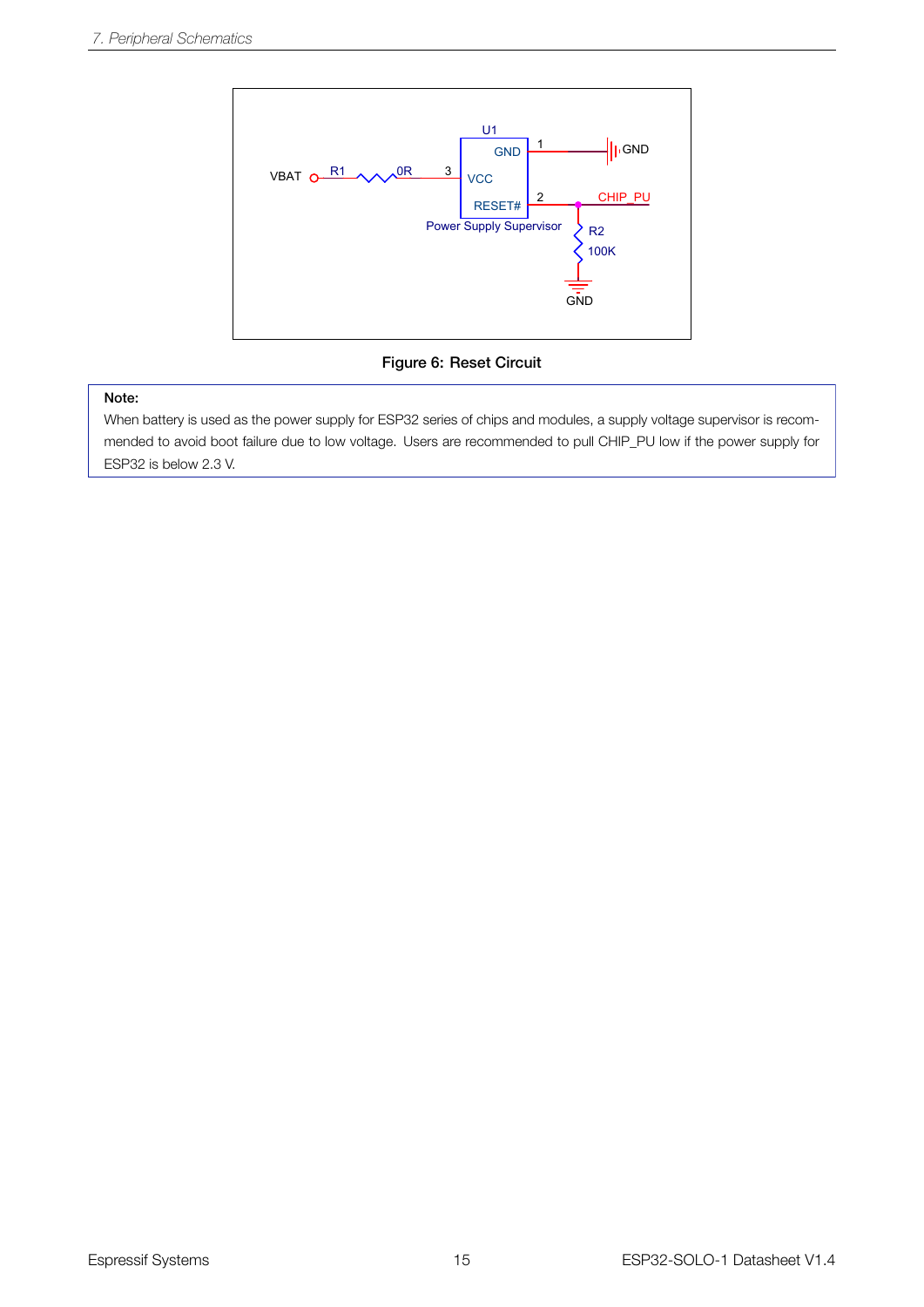

<span id="page-20-0"></span>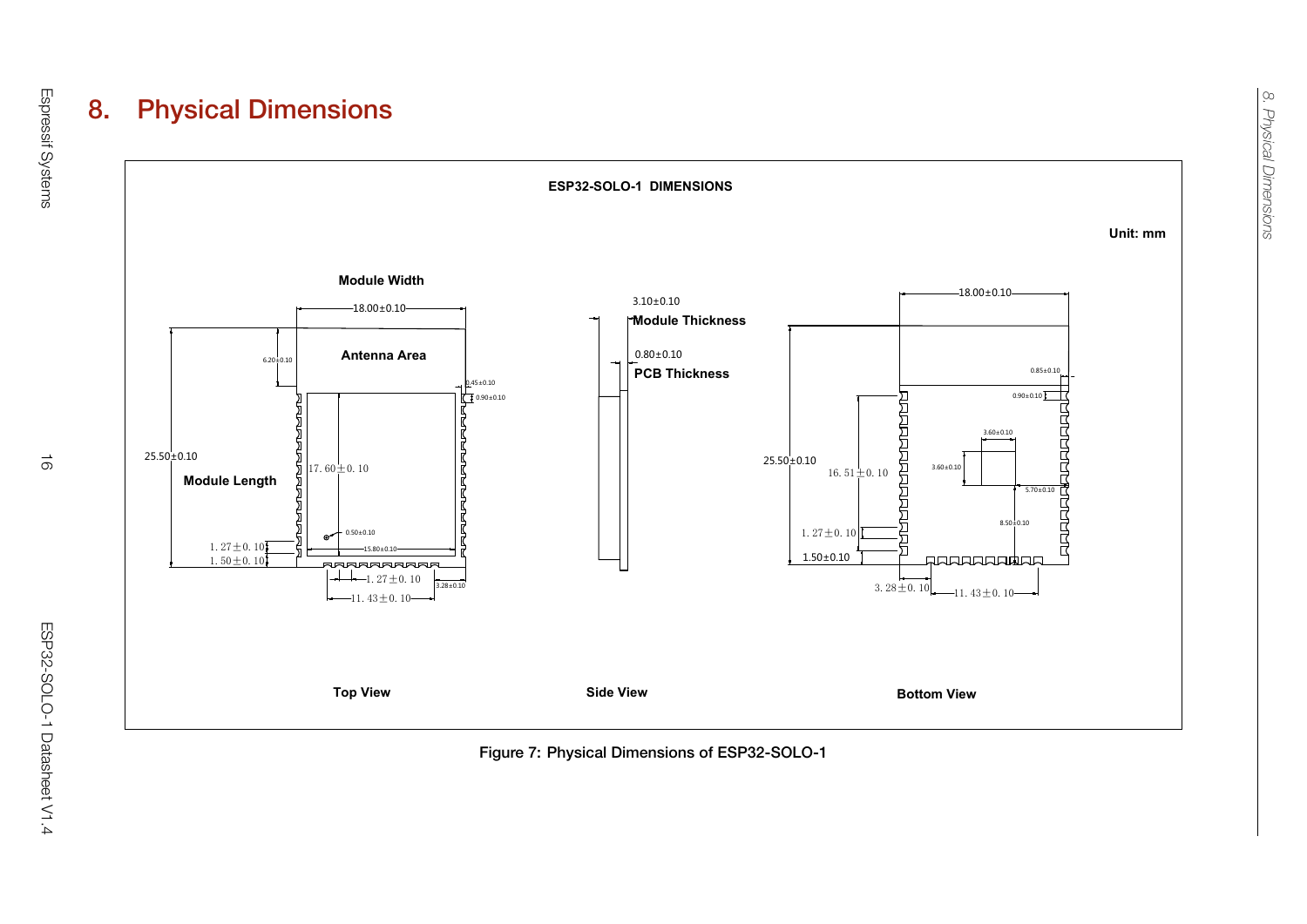### <span id="page-21-1"></span><span id="page-21-0"></span>9. Recommended PCB Land Pattern



Figure 8: Recommended PCB Land Pattern of ESP32-SOLO-1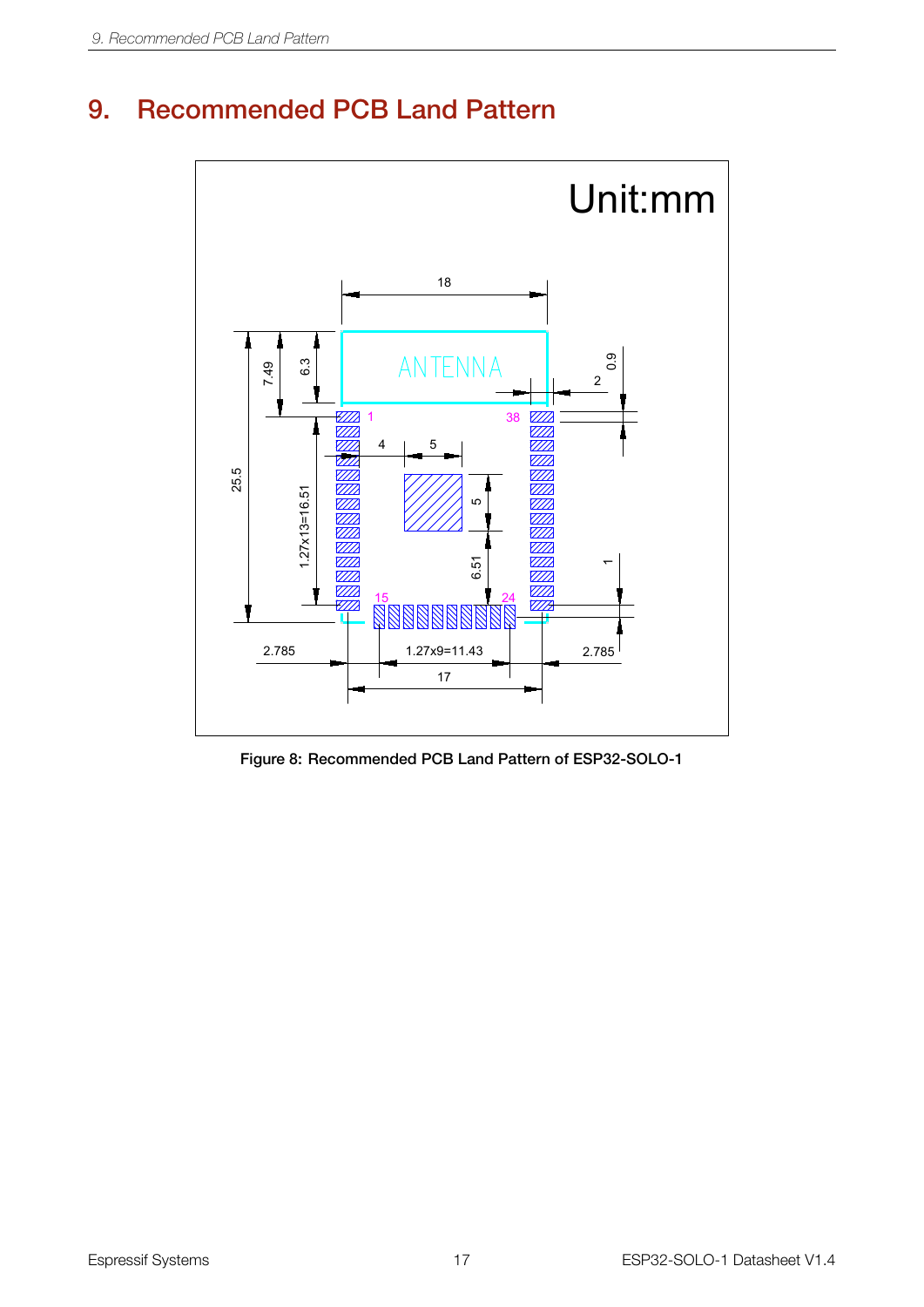### <span id="page-22-0"></span>10. Learning Resources

#### <span id="page-22-1"></span>10.1 Must-Read Documents

The following link provides documents related to ESP32.

• *[ESP32 Datasheet](http://espressif.com/sites/default/files/documentation/esp32_datasheet_en.pdf)*

This document provides an introduction to the specifications of the ESP32 hardware, including overview, pin definitions, functional description, peripheral interface, electrical characteristics, etc.

- *[ESP-IDF Programming Guide](http://esp-idf.readthedocs.io/en/latest/)* It hosts extensive documentation for ESP-IDF ranging from hardware guides to API reference.
- *[ESP32 Technical Reference Manual](http://espressif.com/sites/default/files/documentation/esp32_technical_reference_manual_en.pdf)* The manual provides detailed information on how to use the ESP32 memory and peripherals.
- ESP32 Hardware [Resources](http://espressif.com/en/support/download/documents?keys=reference+design)

The zip files include the schematics, PCB layout, Gerber and BOM list of ESP32 modules and development boards.

• *[ESP32 Hardware Design Guidelines](http://espressif.com/sites/default/files/documentation/esp32_hardware_design_guidelines_en.pdf)*

The guidelines outline recommended design practices when developing standalone or add-on systems based on the ESP32 series of products, including the ESP32 chip, the ESP32 modules and development boards.

• *[ESP32 AT Instruction Set and Examples](http://www.espressif.com/sites/default/files/documentation/esp32_at_instruction_set_and_examples_en.pdf)*

This document introduces the ESP32 AT commands, explains how to use them, and provides examples of several common AT commands.

• *[Espressif Products Ordering Information](http://www.espressif.com/sites/default/files/documentation/espressif_products_ordering_information_en.pdf)*

#### <span id="page-22-2"></span>10.2 Must-Have Resources

Here are the ESP32-related must-have resources.

• [ESP32](https://www.esp32.com) BBS

This is an Engineer-to-Engineer (E2E) Community for ESP32 where you can post questions, share knowledge, explore ideas, and help solve problems with fellow engineers.

• ESP32 [GitHub](https://github.com/espressif)

ESP32 development projects are freely distributed under Espressif's MIT license on GitHub. It is established to help developers get started with ESP32 and foster innovation and the growth of general knowledge about the hardware and software surrounding ESP32 devices.

• [ESP32](http://www.espressif.com/en/support/download/other-tools?keys=&field_type_tid%5B%5D=13) Tools

This is a webpage where users can download ESP32 Flash Download Tools and the zip file "ESP32 Certification and Test".

• [ESP-IDF](http://www.espressif.com/en/support/download/sdks-demos?keys=&field_type_tid%5B%5D=13)

This webpage links users to the official IoT development framework for ESP32.

• ESP32 [Resources](http://www.espressif.com/en/products/hardware/esp32/resources)

This webpage provides the links to all available ESP32 documents, SDK and tools.